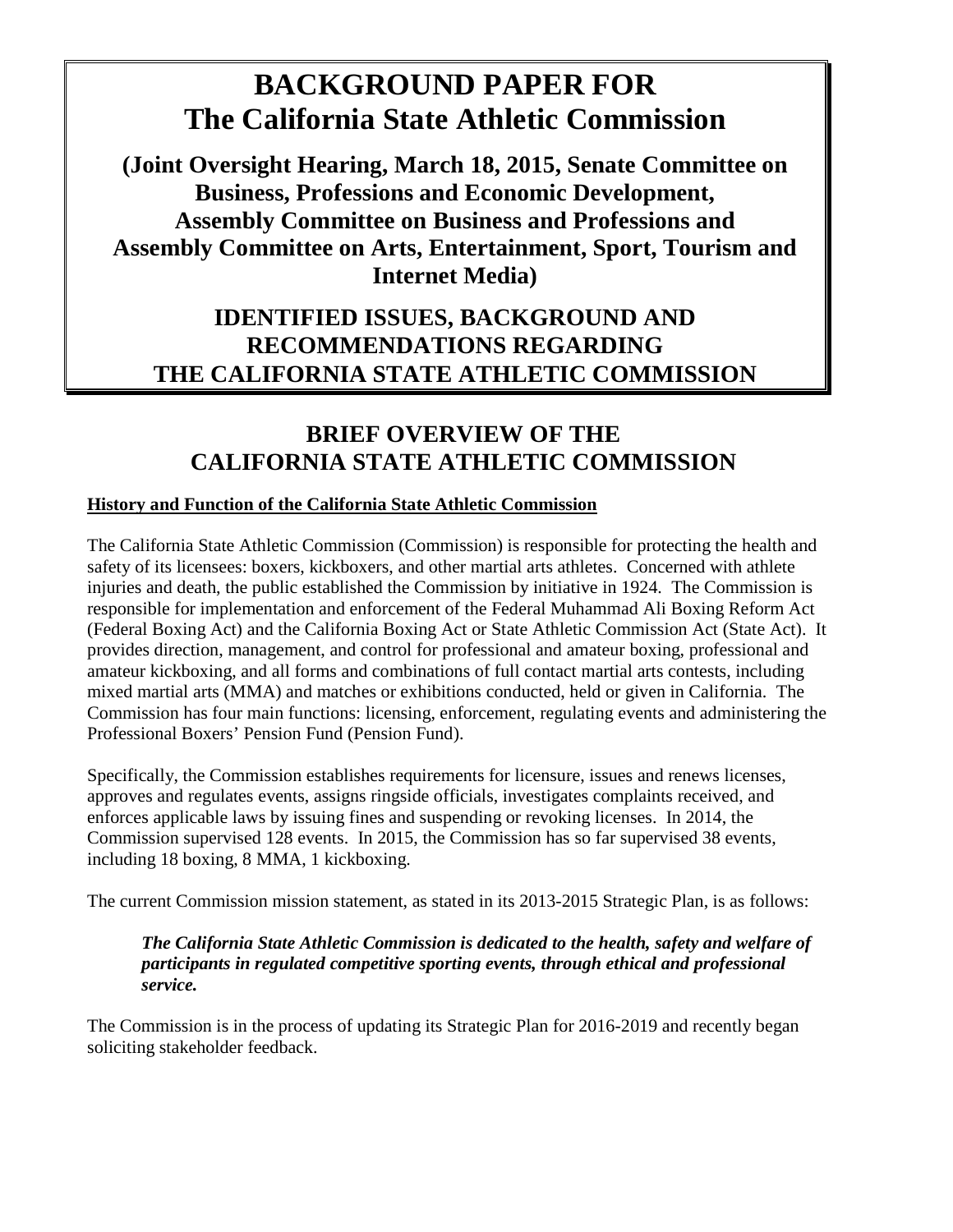The Commission is one of 40 boards, bureaus, committees, and other programs at the Department of Consumer Affairs (DCA).

## **Commission Membership and Committees**

The Commission is comprised of seven members. Five members are appointed by the Governor and subject to confirmation by the Senate Committee on Rules. One member is appointed by the Senate Committee on Rules and one member is appointed by the Speaker of the Assembly. Commissioners are part-time employees who receive a \$100-a-day per diem. While there are no qualifications for an individual appointed to the Commission, no person currently licensed as a promoter, manager or judge may serve on the Commission. The law also specifies that efforts should be made to ensure at least four members have experience in either medicine as a licensed physician or surgeon specializing in neurology, neurosurgery, head trauma or sports medicine, financial management, public safety, and the sports regulated by the Commission.

The Commission Executive Officer (EO) is appointed by the Commission, subject to approval by the Director of DCA. The current EO has served since November 2012.

The Commission meets about six times per year to:

- Handle matters related to licensure and appeals of license denials, suspensions and fines.
- Propose and review regulations or legislation focused on maintaining the health and safety of fighters.
- Consider issues related to the Boxer's Pension Program and the Neurological Examination Account.
- Evaluate funding and revenue strategies.
- Address a variety of topics brought forth by stakeholders.

All Commission meetings are subject to the Bagley-Keene Open Meetings Act. The following is a listing of the current members of the Commission:

| <b>Name and Short Bio</b>                               | <b>Appointment</b><br><b>Date</b> | <b>Term</b><br><b>Expiration</b><br><b>Date</b> | <b>Appointing</b><br><b>Authority</b> | <b>Professional</b><br>or Public |
|---------------------------------------------------------|-----------------------------------|-------------------------------------------------|---------------------------------------|----------------------------------|
| John Carvelli, Chair                                    | 2/3/2014                          | 1/1/2018                                        | Governor                              | Public                           |
| Mr. Carvelli has been executive vice president at       |                                   |                                                 |                                       |                                  |
| LIBERTY Dental Plan since 2004. He was president of     |                                   |                                                 |                                       |                                  |
| Medimanager Inc. from 1999 to 2003 and a health care    |                                   |                                                 |                                       |                                  |
| consultant at Empire Pacific LLC from 1995 to 1999.     |                                   |                                                 |                                       |                                  |
| He is a member of the Team 100 Food for Kids Board of   |                                   |                                                 |                                       |                                  |
| Directors and the Parents Television Council Advisory   |                                   |                                                 |                                       |                                  |
| Board.                                                  |                                   |                                                 |                                       |                                  |
| Mary Lehman, Vice Chair                                 | 3/26/2013                         | 1/1/2017                                        | Governor                              | Public                           |
| Ms. Lehman has been a civil appeals attorney at the Law |                                   |                                                 |                                       |                                  |
| Offices of Mary A. Lehman since 1995. She was an        |                                   |                                                 |                                       |                                  |
| attorney with Gray Cary Ware and Freidenrich LLP        |                                   |                                                 |                                       |                                  |
| from 1991 to 2002. She was a professional boxer from    |                                   |                                                 |                                       |                                  |
| 1999 to 2002, ranking as high as number nine in the     |                                   |                                                 |                                       |                                  |
| world for her weight class. Lehman earned a Juris       |                                   |                                                 |                                       |                                  |
| Doctorate degree from the University of San Diego       |                                   |                                                 |                                       |                                  |
| School of Law.                                          |                                   |                                                 |                                       |                                  |
|                                                         |                                   |                                                 |                                       |                                  |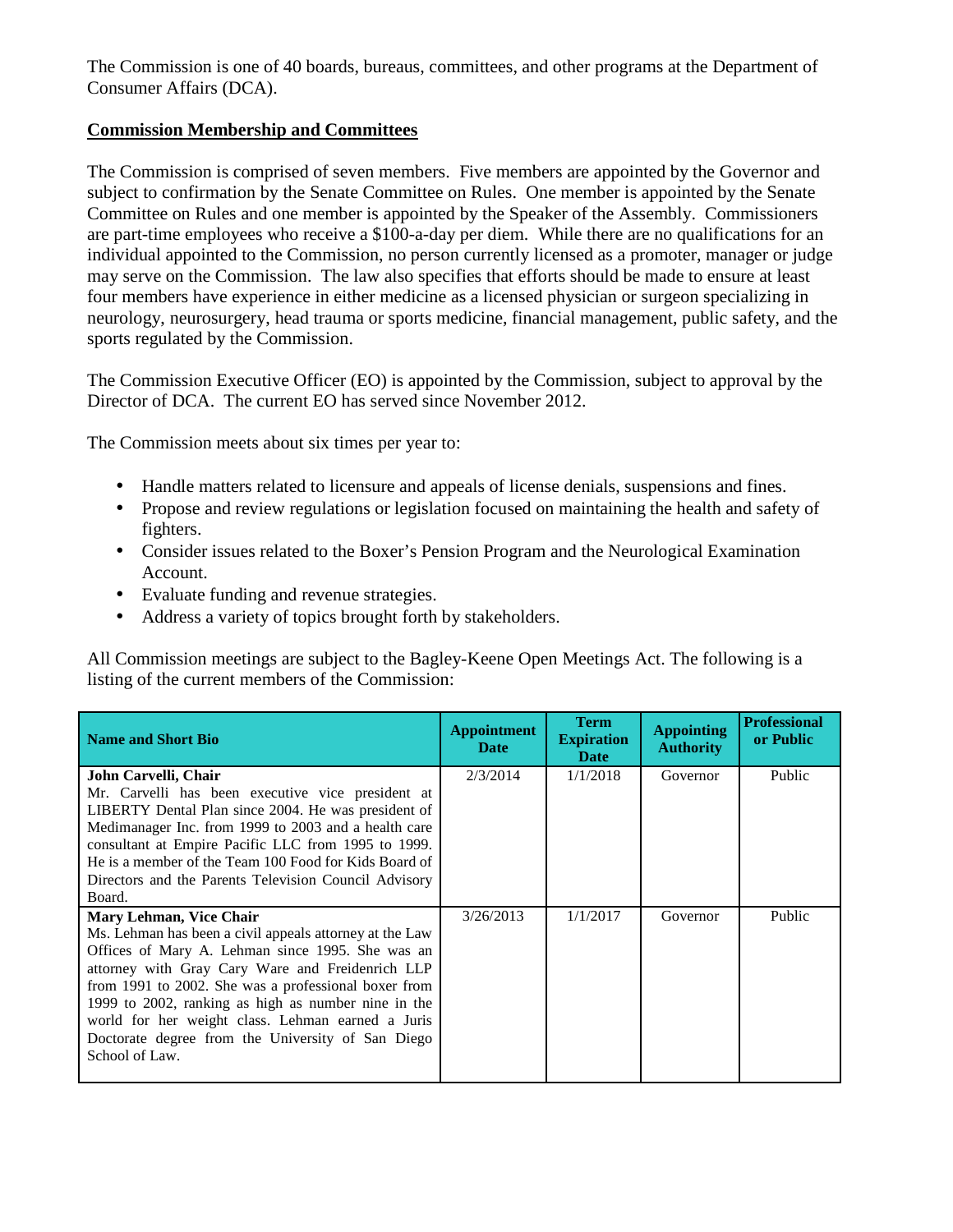| <b>John Frierson</b>                                    | 2/2/2015  | 1/1/2019 | Speaker of          | Public       |
|---------------------------------------------------------|-----------|----------|---------------------|--------------|
| A member of the Commission since 2001 Frierson is       |           |          | the                 |              |
| also a 26 year veteran of the Los Angeles Police and    |           |          | Assembly            |              |
| Sheriff's Departments. He has been a member of the      |           |          |                     |              |
| Los Angeles Transportation Commission since 2001.       |           |          |                     |              |
| <b>Martha Shen-Uquirdez</b>                             | 3/26/2013 | 1/1/2017 | Governor            | Public       |
| Ms. Shen-Uquirdez has been CEO of USAsia since          |           |          |                     |              |
| 2007. She was cross-cultural affairs expert for the     |           |          |                     |              |
| Beijing Olympics Organization from 2006 to 2008,        |           |          |                     |              |
| senior protocol officer with the California South Bay   |           |          |                     |              |
| Economic Development Partnership from 1994 to 2001      |           |          |                     |              |
| and court appointed arbitrator at the Superior Court of |           |          |                     |              |
| California, County of Los Angeles from 1994 to 1999.    |           |          |                     |              |
| Ms. Shen-Uquirdez was a judge pro tem for Los           |           |          |                     |              |
| Angeles County from 1994 to 1998, attorney and          |           |          |                     |              |
| training expert with multiple police departments in     |           |          |                     |              |
| Southern California from 1989 to 2004 and an attorney   |           |          |                     |              |
| in private practice from 1986 to 2005. She served as a  |           |          |                     |              |
| credentialed boxing judge from 2000 to 2001. Shen-      |           |          |                     |              |
| Uquirdez earned a Juris Doctorate degree from Whittier  |           |          |                     |              |
| Law School.                                             |           |          |                     |              |
| Vacant                                                  |           |          | <b>Senate Rules</b> | Public       |
|                                                         |           |          | Committee           |              |
| Vacant                                                  |           |          | Governor            | Public       |
|                                                         |           |          |                     |              |
| Vacant                                                  |           |          | Governor            | Professional |
|                                                         |           |          |                     |              |
|                                                         |           |          |                     |              |

The Commission has three Committees in statute and has established sport- and issue-specific Subcommittees at its discretion over the past two years. The following is a list of Subcommittees and the work they have done since the Commission was last up for Sunset Review (some of the Subcommittees below no longer meet):

- *Advisory Committee on Medical and Safety Standards*, established in statute, consists of six licensed physicians and surgeons appointed by the Commission who meet for the purpose of studying and recommending standards for contests.
- *Amateur Boxing Oversight Subcommittee* reviews the Commission's delegation of authority for amateur boxing, including financial documents, bylaws, and any other changes to the operations and rules of the delegated entity in order to ensure a high level of safety for amateur boxers and amateur boxing events.
- *Anti-Bullying Campaign Subcommittee* creates and supports an anti-bullying message intended to be delivered to students in Commission-partner school districts by Commission officials and licensees on a voluntary basis. In April 2014, the Commission and the Los Angeles Unified School District partnered on the Commission's first anti-bullying outreach effort at Fremont High School aimed at impacting the lives of high school students.
- *Large Event Incentive Subcommittee* evaluates options for California to retain large events. The Commission established the subcommittee in response to concerns that the state has been consistently losing fight events to other states, which dedicate resources to aggressively solicit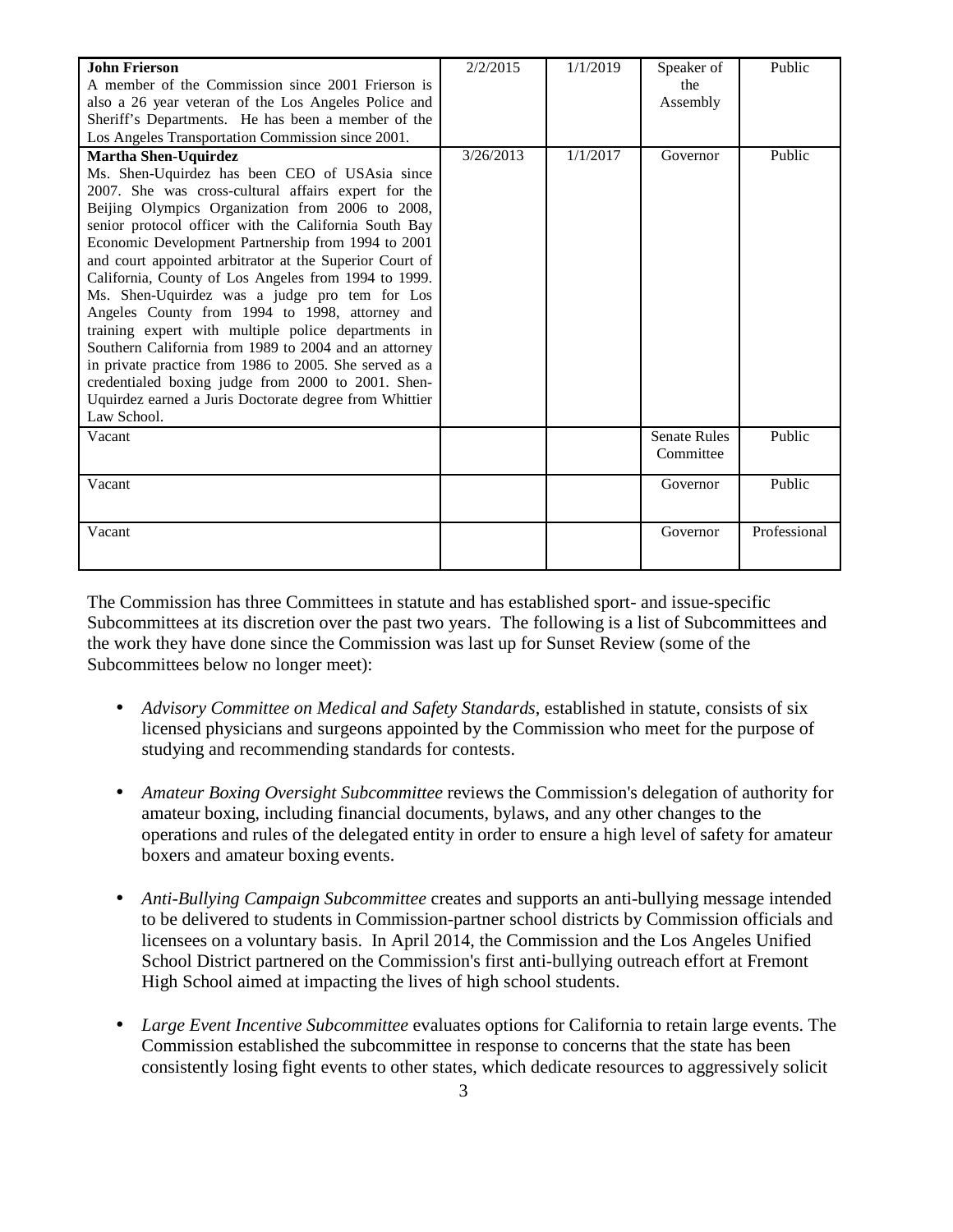these away from California, in large part due to the states' efforts to highlight tax requirements in this state and through offering other incentives. The Subcommittee conducts outreach to stakeholders while advocating the benefits of holding events in California, including, but not limited to, the state's reputation for having the best event judges and officials. The Subcommittee also conducts research on tax assessment requirements and subsequent clarification of requirements by the Franchise Tax Board which have been provided to the event stakeholder community.

- *Legislative Subcommittee* evaluates pending legislative proposals and works with Commission staff on legislative issues related to regulating combat sports.
- *Martial Arts Advisory Committee*, established in statute and appointed at the discretion of the Commission, is comprised of California residents who have previously served as promoters, fighters, trainers, managers or officials in kickboxing or full-contact martial arts events. In 2009, the Commission established an *Amateur MMA Subcommittee* that met to discuss whether the Commission should delegate its authority for MMA oversight to a nonprofit organization. Currently, the *Amateur MMA Oversight Subcommittee* reviews the Commission's delegation of authority for amateur MMA, including financial documents, bylaws and any other changes to the operations and rules of the delegated entity in order to ensure a high level of safety for amateur MMA athletes and amateur MMA events.
- *Muay Thai Subcommittee* hears from stakeholders and evaluates best practices for regulating this sport and ensuring the health and safety of athletes.
- *Neurological Fund Subcommittee* works to assist the EO with regulatory language outlining the process for determining the per-ticket assessment to be deposited into the neurological account.
- *Officials Subcommittee* oversees and evaluates proper training, education and pay of officials with a focus on ensuring that officials have awareness of and proficiency in California event rules and regulations.
- *Pension Plan Subcommittee* works to ensure proper processes are followed pertaining to the collection and distribution of pension funds to eligible boxers and evaluates the scope of the contract the Commission has with a third-party administrator.
- *Ringside Officials Subcommittee* evaluates and recommends necessary changes related to the training, evaluation, and pay of all officials. This subcommittee works to ensure that officials are properly trained and educated about the specific rules and regulations governing events.
- *Therapeutic Use Exemption Subcommittee* assists the EO with drafting regulatory language related to an exemption from enforcement for use of certain banned substances for therapeutic purposes. Its goal is to promote the strictest anti-doping standards for any boxing and MMA regulator in the world.
- *Transgender Licensing Subcommittee* assists the EO with drafting regulatory language related to the licensing of transgender athletes.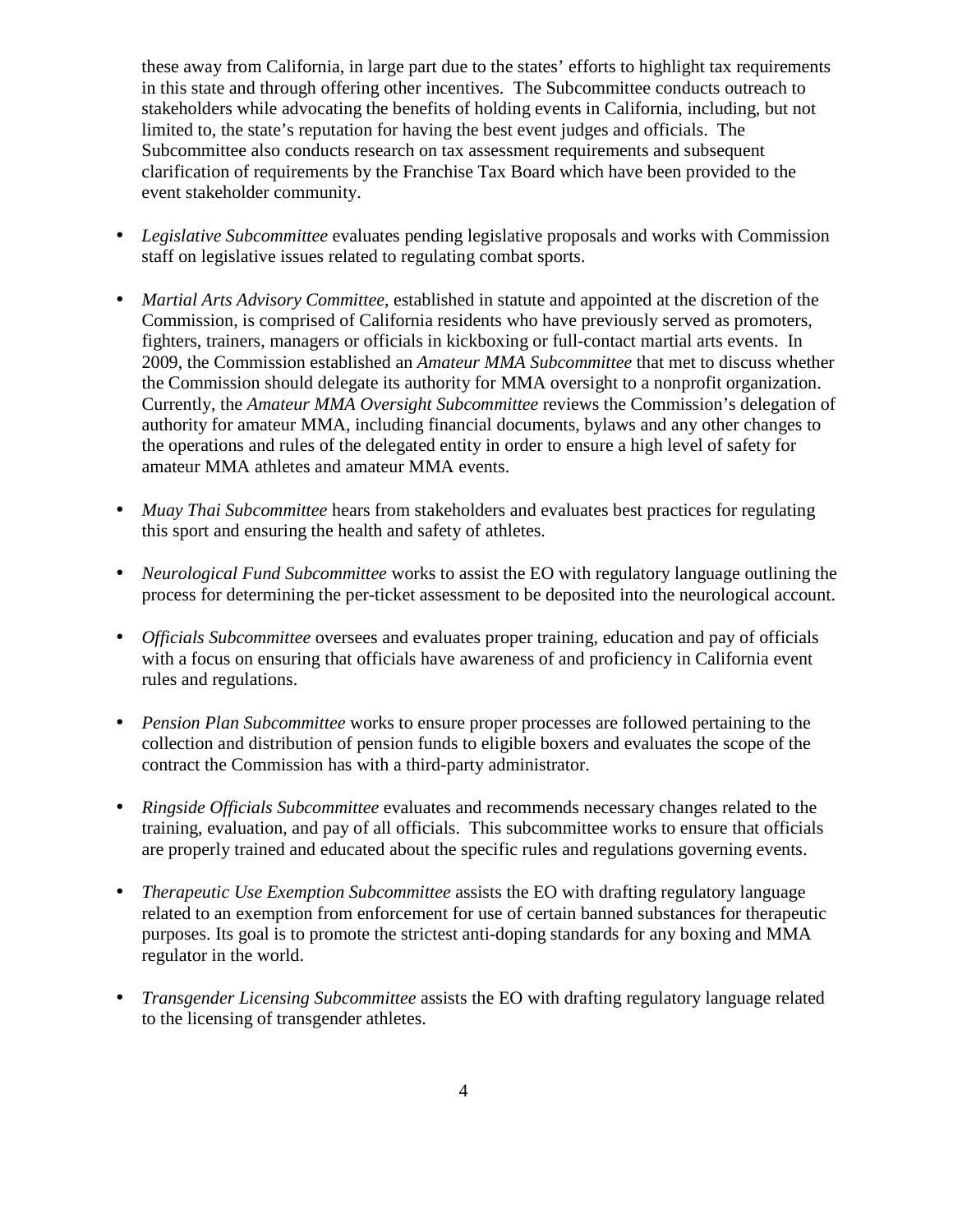• *Youth Pankration Subcommittee*, established in statute, studies youth pankration and the appropriate regulatory environment for youth pankration. The Subcommittee met 9 times between the end of 2013 and the Spring of 2014 and provided findings to the Legislature and the full Commission. As a result, the Commission delegated regulation of Youth Pankration to the United States Fight League so young California athletes are now able to compete in pankration under strict safety standards and within in a safe, regulated environment.

The Commission is a member of the Association of Boxing Commissions (ABC), a federally recognized association which promotes uniform health and safety standards for boxing and MMA, keeps accurate records of athletes and event outcomes, encourages adherence to and enforcement of applicable federal laws and publishes medical and training information for boxing and MMA professionals. The ABC has federal oversight for boxing. The Commission has voting privileges with ABC and the current EO is Chair of the ABC Unified Amateur MMA Rules Committee, Chair of the ABC Governmental Affairs Committee, as well as a member of the ABC MMA Trainer Committee which approves standards for MMA officials and trainers, a member of the ABC Competitive Matchmaking Committee, a member of the ABC Unified Professional Mixed Martial Arts Rules Committee, a member of the ABC MMA Judging Committee, and a member of the ABC Approved MMA Training Committee.

The Chair and Vice Chair of the Commission's Medical Advisory Committee are officers in the Association of Ringside Physicians, an organization aimed at developing medical protocols and guidelines to ensure the safety and protection of athletes.

#### **Fiscal, Fund and Fee Analysis**

As a special fund entity, the Commission receives no General Fund (GF) support, relying solely on fees set in statute and collected from regulatory and license fees. For each event held in California that the Commission regulates, the Commission collects a "gate fee" from the event promoter, which is a 5% fee on gross ticket sales for that event, not to exceed \$100,000. The Commission also collects a "TV fee" from the event promoter if the event is broadcast on television, which is a 5% fee on the revenue a promoter collects from broadcasting rights, not to exceed \$35,000.

The Commission receives over 70% of its revenue from the fees above, however, unlike other program under DCA, the Commission cannot rely on a predictable funding source such as license fees, when forecasting its revenue and projecting its ability to fund expenditures far in the future, given the fluid nature of the Commission licensing revenues and fluctuations in the sports that dictate when events do or do not take place.

The "gate fee" and "TV fee" can fluctuate greatly from year to year and are significantly influenced by market conditions, as promoters may not opt to hold the same number of fights in California during an economic downturn, among other economic factors.

The fee schedule and revenue collected over the past four years is reflected in the chart on the next page: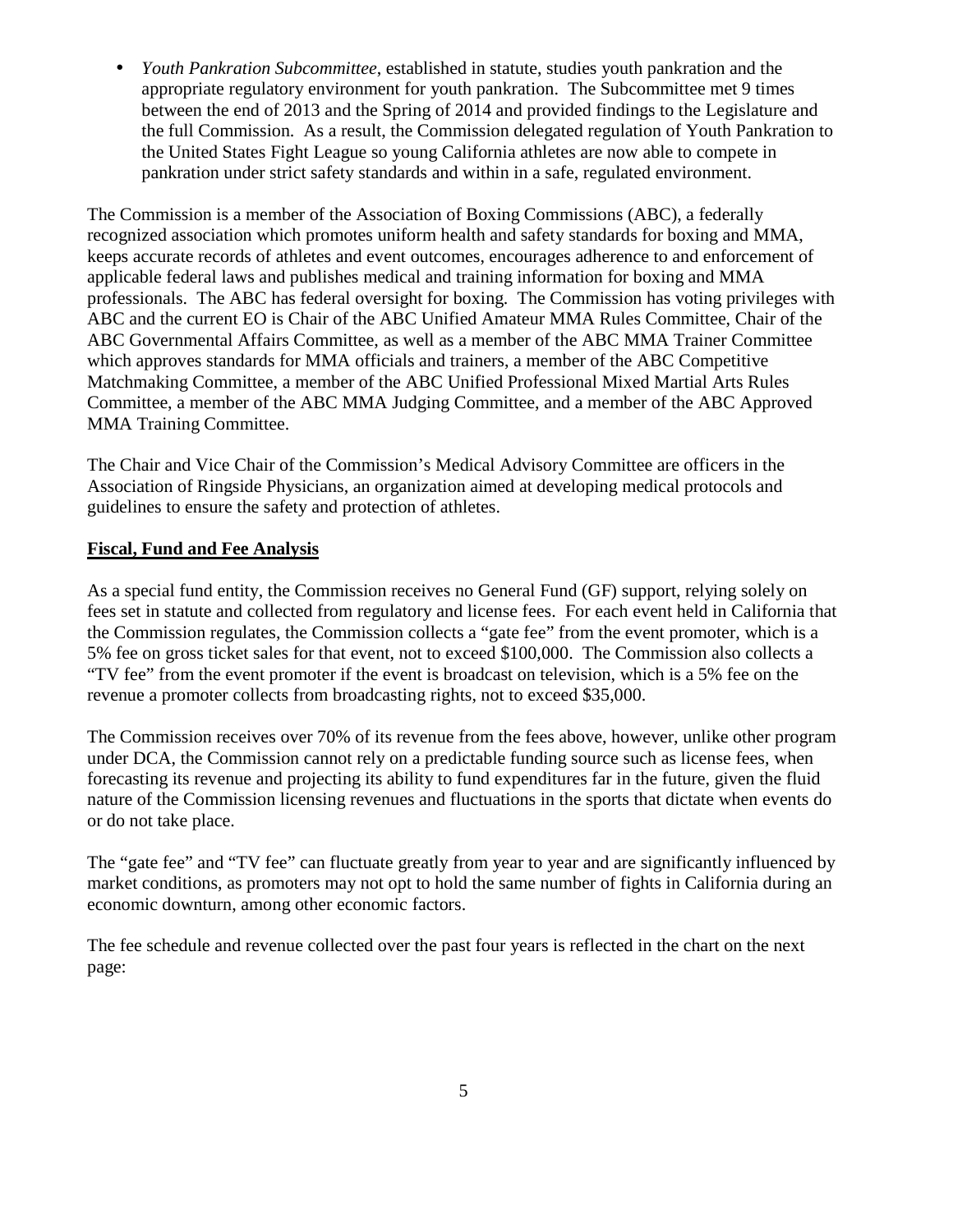| <b>Fee Schedule and Revenue</b><br>(revenue dollars in thousands)                                      |                                     |                           |                                        |                                 |                                        |                                        |                                          |
|--------------------------------------------------------------------------------------------------------|-------------------------------------|---------------------------|----------------------------------------|---------------------------------|----------------------------------------|----------------------------------------|------------------------------------------|
| Fee and<br><b>Statutory</b><br><b>Authority</b>                                                        | <b>Current</b><br><b>Fee Amount</b> | <b>Statutory</b><br>Limit | <b>FY</b><br>2010/11<br><b>Revenue</b> | <b>FY</b><br>2011/12<br>Revenue | <b>FY</b><br>2012/13<br><b>Revenue</b> | <b>FY</b><br>2013/14<br><b>Revenue</b> | $%$ of<br><b>Total</b><br><b>Revenue</b> |
| <b>Gate Taxes</b><br>(BPC §18824)                                                                      | 5% of Gate                          | \$100,000                 | \$970,645                              | \$788,459                       | \$861,397                              | \$840,783                              | 58.43%                                   |
| <b>Television</b><br><b>Taxes</b><br>(BPC §18824)                                                      | 5% of<br><b>TV Revenue</b>          | \$35,000                  | \$475,344                              | \$360,815                       | \$479,252                              | \$351,805                              | 24.45%                                   |
| <b>Amateur (Club)</b><br><b>Promoter</b><br>(BPC §18805)                                               | \$250                               | \$250                     | \$3,500                                | \$3,500                         | \$1,000                                | \$750                                  | 0.05%                                    |
| <b>Professional</b><br>(Club)<br><b>Promoter</b><br>(BPC §18804)                                       | \$1,000                             | \$1,000                   | \$50,000                               | \$47,150                        | \$43,000                               | \$34,000                               | 2.36%                                    |
| <b>Amateur</b><br>Referee/Judge<br>(BPC §18813)                                                        | N/A                                 | N/A                       | \$0                                    | \$0                             | \$0                                    | \$0                                    | 0%                                       |
| <b>Professional</b><br>Referee<br>(BPC §18812)                                                         | \$150                               | \$150                     | \$4,800                                | \$6,450                         | \$5,400                                | \$6,750                                | 0.47%                                    |
| <b>Professional</b><br><b>Manager</b><br>(BPC §18810)                                                  | \$150                               | \$150                     | \$10,950                               | \$11,600                        | \$14,850                               | \$18,150                               | 1.26%                                    |
| Second<br>(BPC §18811)                                                                                 | \$50                                | \$50                      | \$89,750                               | \$88,100                        | \$104,550                              | \$105,000                              | 7.30%                                    |
| <b>Timekeeper</b><br>(BPC §18814)                                                                      | \$50                                | \$50                      | \$650                                  | \$600                           | \$500                                  | \$700                                  | 0.05%                                    |
| Professional<br><b>Fighter</b><br>(BPC §18809)                                                         | \$60                                | \$60                      | \$54,360                               | \$53,260                        | \$66,840                               | \$62,340                               | 4.33%                                    |
| Professional<br>Judge<br>(BPC §18812)                                                                  | \$150                               | \$150                     | \$6,150                                | \$6,000                         | \$6,150                                | \$8,100                                | 0.56%                                    |
| <b>Sparring Permit</b><br>(BPC §18815)                                                                 | \$25                                | \$25                      | \$0                                    | \$420                           | \$0                                    | \$0                                    | 0%                                       |
| <b>Matchmaker</b><br>(BPC §18806)                                                                      | \$200                               | \$200                     | \$2,000                                | \$2,600                         | \$2,400                                | \$2,800                                | 0.19%                                    |
| <b>Assistant</b><br><b>Matchmaker</b><br>(BPC §18807)                                                  | \$200                               | \$200                     | \$0                                    | \$0                             | \$0                                    | \$0                                    | 0%                                       |
| Professional<br><b>Trainer</b><br>(BPC §18816)                                                         | \$200                               | \$200                     | N/A                                    | N/A                             | N/A                                    | \$4,600                                | 0.32%                                    |
| <b>Federal ID</b><br>Cards<br>(BPC §18820)<br>*Renewal Fees are the same as original application fees. | \$20                                | \$20                      | N/A                                    | N/A                             | N/A                                    | \$3,085                                | 0.21%                                    |

The Commission has not formally discussed pursuing increases to its current fee schedule yet may need to consider that option as part of its ongoing evaluation of available revenue.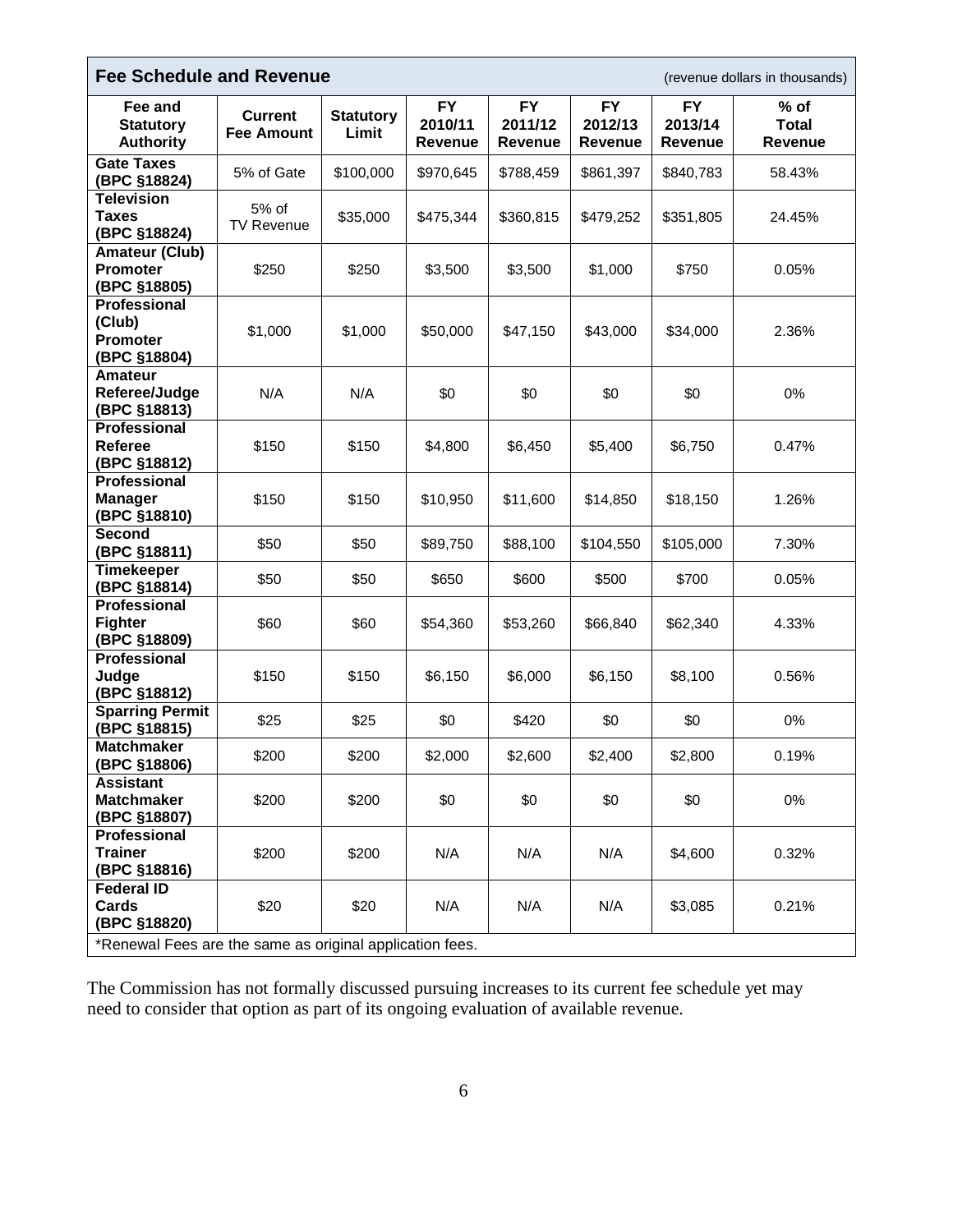The following is the past (since FY 2010/11), current and projected fund condition of the Commission:

| <b>Fund Condition</b>                      |                      |                      |                      |                      |                                     |                               |  |  |
|--------------------------------------------|----------------------|----------------------|----------------------|----------------------|-------------------------------------|-------------------------------|--|--|
| (Dollars in Thousands)                     | <b>FY</b><br>2010/11 | <b>FY</b><br>2011/12 | <b>FY</b><br>2012/13 | <b>FY</b><br>2013/14 | <b>FY</b><br>2014/15<br>(projected) | FY.<br>2015/16<br>(projected) |  |  |
| <b>Beginning Balance</b>                   | \$811                | \$469                | \$39                 | \$245                | \$503                               | \$805                         |  |  |
| <b>Revenues and Transfers</b>              | \$1,758              | \$1,386              | \$1589               | \$1452               | \$1704                              | \$1702                        |  |  |
| <b>Total Revenue</b>                       | \$2,569              | \$1,855              | \$1628               | \$1697               | \$2207                              | \$2507                        |  |  |
| <b>Budget Authority</b>                    | \$2,420              | \$2,390              | \$1939               | \$1193               | \$1401                              | \$1615                        |  |  |
| Expenditures                               | \$2,153              | \$1,832              | \$1311               | \$1194               | \$1402                              | \$1444                        |  |  |
| Loans to General Fund                      | 0                    | 0                    | $\Omega$             | $\Omega$             | $\Omega$                            | $\mathbf{0}$                  |  |  |
| Accrued Interest, Loans to<br>General Fund | $\Omega$             | $\Omega$             | $\Omega$             | $\Omega$             | $\Omega$                            | $\Omega$                      |  |  |
| Loans Repaid From<br>General Fund          | $\Omega$             | $\Omega$             | 0                    | $\Omega$             | $\Omega$                            | $\Omega$                      |  |  |
| <b>Fund Balance</b>                        | \$416                | \$23                 | \$317                | \$503                | \$805                               | \$1,078                       |  |  |
| <b>Months in Reserve</b>                   | 2.7                  | 0.1                  | 2.1                  | 4.8                  | 7.5                                 | 9.0                           |  |  |

During FY 2011/112, the Commission avoided insolvency by taking large cuts in order to end the year with 0.1 months (\$23,000) in its reserves. During that time the Commission laid off all temporary staff, reduced staffing levels at regulated events and reduced staff and Commission member travel. In 2013, the Governor's Budget included a request for an \$814,000 budget reduction for the Commission for FY 2013/14 and ongoing, a 35% reduction in spending. At the time, the request was approved but required the Commission to provide follow-up information related to expenditures for regulating an event, expenditures for staff training as well as a long-term solvency plan which is discussed further in the "Recent Legislative History, Action and Audits" section of this Background Paper.

The following is a breakdown of expenditures by program component of the Commission since FY 2010/11:

| <b>Expenditures by Program Component</b> |                                     |         |                                     |       | (dollars in thousands)              |       |                                     |       |
|------------------------------------------|-------------------------------------|---------|-------------------------------------|-------|-------------------------------------|-------|-------------------------------------|-------|
|                                          | FY 2010/11                          |         | FY 2011/12                          |       | FY 2012/13                          |       | FY 2013/14                          |       |
|                                          | <b>Personnel</b><br><b>Services</b> | OE&E    | <b>Personnel</b><br><b>Services</b> | OE&E  | <b>Personnel</b><br><b>Services</b> | OE&E  | <b>Personnel</b><br><b>Services</b> | OE&E  |
| <b>Enforcement</b>                       | \$855                               | \$633   | \$774                               | \$382 | \$236                               | \$220 | \$181                               | \$126 |
| <b>Examination</b>                       | \$0                                 | \$0     | \$0                                 | \$0   | \$0                                 | \$0   | \$0                                 | \$0   |
| Licensing                                | \$65                                | \$105   | \$139                               | \$61  | \$192                               | \$134 | \$227                               | \$136 |
| Administration                           | \$83                                | \$135   | \$178                               | \$78  | \$216                               | \$115 | \$194                               | \$117 |
| <b>DCA Pro Rata</b>                      | \$0                                 | \$175   | \$0                                 | \$212 | \$0                                 | \$189 | \$0                                 | \$213 |
| <b>TOTALS</b>                            | \$1,003                             | \$1,048 | \$1,091                             | \$733 | \$644                               | \$658 | \$602                               | \$592 |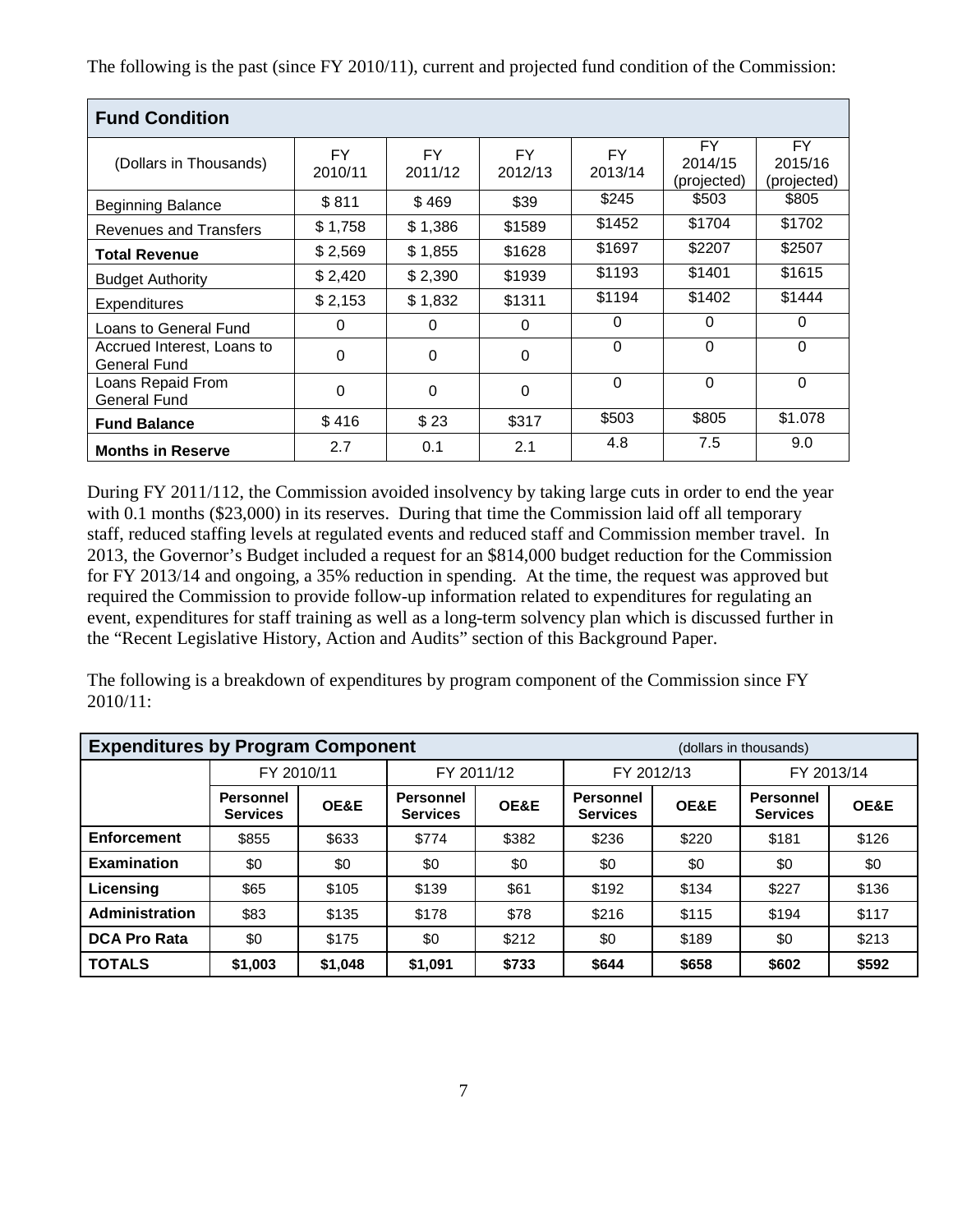## **Licensing**

The Commission licenses a number of individuals related to the participation in, oversight for, and management of events in California. The Commission does not require any *formal* education requirements for licensure of fighters, promoters, managers, seconds, matchmakers, referees, judges and timekeepers. However, licensees must possess a minimum level of skill to enable them to safely compete against one another and demonstrate their ability to perform. Licensees who do not fall into the combatant category such as referees, judges, timekeepers and ringside physicians (who are approved by the Commission) must have adequate knowledge of laws and rules so as not to jeopardize the health and safety of athletes. Many of the Commission's licensees must also pass competency exams provided by the Commission unless they are licensed in other jurisdictions. Fighters must also pass medical examinations that determine whether his or her health or safety may be compromised by licensure and participation in an event.

The Commission works with the ABC to conduct training and over the past two years has implemented policies requiring officials working title fights to have completed ABC or other approved training courses. The Commission also now makes many staff assignments based on the preparedness and education of an official, further promoting the importance of training and continuing education to protect fighters. The Commission maintains records of officials who have taken the appropriate training courses and ensures that competent officials are assigned to events by consulting these records, and does not staff who have not completed required and necessary training. The Commission is also in the process of working with the ABC to receive approval of a referee training course, as well as working with the national association to ensure the availability of more approved trainers eligible to work in California.

The following are explanations of the Commission's licensee population, as defined in statute, regulations, and the Commission's Standard Operating Procedures within the Commission Administrative Manual, as well as the licensing fees and numbers of licensees for each category:

• **Fighter** – Professional or amateur boxer or martial arts fighter or wrestler who engages in a boxing or martial arts contest and who possesses fundamental skills in his or her respective sport. Prior to licensure, fighters are evaluated by the Commission Chief Athletic Inspector (Chief AI) and EO on their skills and experience to determine their status as an amateur or professional and determine if they are qualified to be a Commission licensee. The evaluation may also occasionally include input from referees, judges, and other regulators from the ABC. A fighter must also undergo review by a physician licensed in California to determine physical and mental fitness for competition (*\$60 licensing fee)*.

| <b>FIGHTERS</b> | FY 2010/11 | <b>FY 2011/12</b> | $\vert$ FY 2012/13 | FY 2013/14 |
|-----------------|------------|-------------------|--------------------|------------|
| <b>Issued</b>   | 151        | 327               | 1114               | 1039       |
| Renewed         | 906        | 560               | 56                 | N/A        |
| Total           | 1057       | 887               | 1170               | 1039       |

• **Promoter** – A corporation, partnership, association, individual or other organization which conducts, holds, or gives a boxing or martial arts contest, match or exhibition; an entity licensed by the Commission finally responsible for an approved event. Prior to licensure, a promoter must demonstrate financial stability by providing a recent Certified Public Accountant (CPA) financial statement showing liquid assets of at least \$50,000 and by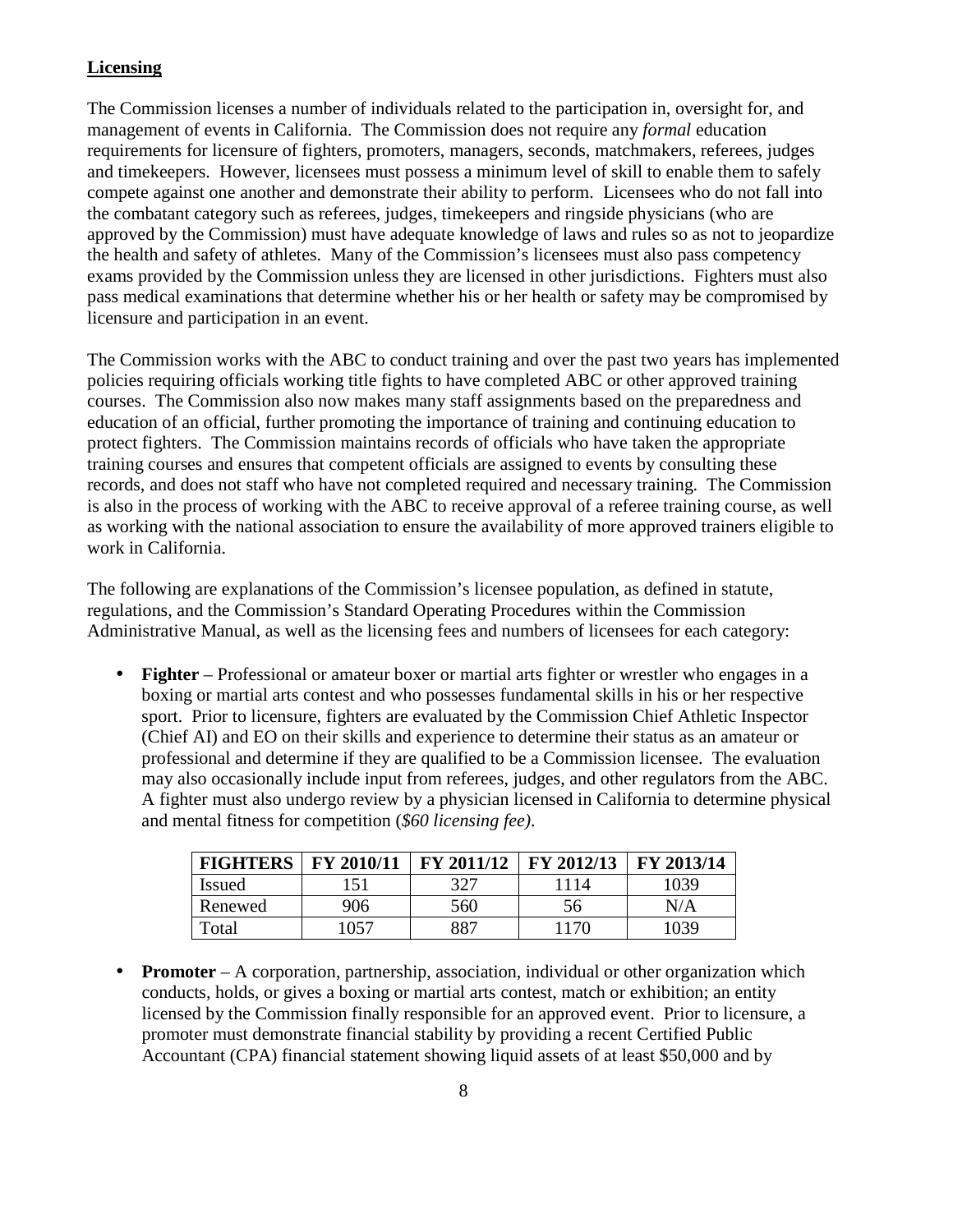providing the Commission with a surety bond of at least \$50,000. Applicants are required to submit fingerprint cards or utilize the "Live Scan" electronic fingerprinting process in order to obtain prior criminal history criminal record clearance from the California Department of Justice (DOJ) and Federal Bureau of Investigation (FBI). The Commission makes a final determination as to whether an applicant should be licensed as a promoter (*\$1000 licensing fee for professional promoters and \$250 licensing fee for amateur promoters)*.

| <b>PROMOTERS</b> | FY 2010/11 | FY 2011/12 | FY 2012/13 | FY 2013/14 |
|------------------|------------|------------|------------|------------|
| Issued           |            |            |            | ۷Ο         |
| Renewed          | 4.         |            |            |            |
| Total            | ገ4         |            |            |            |

• **Manager** – A person who is paid to act as the athlete's agent or representative, an individual who directs or controls the professional boxing or martial arts activities of a fighter, an officer, director, shareholder or organization which receives more than 10 percent of a fighter's purse for services relating to the person's participation in an event. Prior to licensure, a manager must include a statement of all persons connected with, or having a proprietary interest in, the management of a fighter and the application must be signed under penalty of perjury by the sole proprietor, a general partner or officer of the corporation or association. Managers must submit changes in proprietary interest or shareholders in writing. A manager must pass a written exam administered by the Commission on the fundamentals of sports regulated by the Commission, management of fighters and laws and regulations related to the sports. This written exam requirement may be waived if the applicant is licensed as a manager in another state and has not been subject to disciplinary action (*\$150 licensing fee)*.

| <b>MANAGERS   FY 2010/11</b> |    | <b>FY 2011/12</b> | FY 2012/13 | FY 2013/14 |
|------------------------------|----|-------------------|------------|------------|
| <b>Issued</b>                |    | 50                |            |            |
| Renewed                      | 40 |                   |            |            |
| Total                        |    |                   | QQ         |            |

• **Second** – Also referred to as a "corner man," a person who aides and assists a fighter between rounds. Prior to licensure, a second must pass a written exam administered by the Commission on the fundamentals of sports regulated by the Commission and laws and regulations related to the sports. Applicants for licensure as a second must also demonstrate the duties of second before a Commission representative. Both the written and demonstration requirements may be waived if the applicant is licensed as a second in another state and has not been subject to disciplinary action *(\$50 licensing fee)*.

| <b>SECONDS</b> | FY 2010/11 | FY 2011/12 | FY 2012/13 | FY 2013/14 |
|----------------|------------|------------|------------|------------|
| <b>Issued</b>  | 384        | 369        | 2230       | 2100       |
| Renewed        | 1411       | 1392       | N/A        | N/A        |
| Total          | 795        | 761        | 2230       | 2100       |

• **Referee** – Also known as an official, the boxing or MMA referee is a person who directs and controls contests and enforces the rules governing a contest, standing in the ring to ensure a contest's fairness and the fighters remain able to compete. Prior to licensure, referees and judges are evaluated on skills, experience and training, continuing education development, and records of that individual's historical accuracy (based on ABC judging surveys) when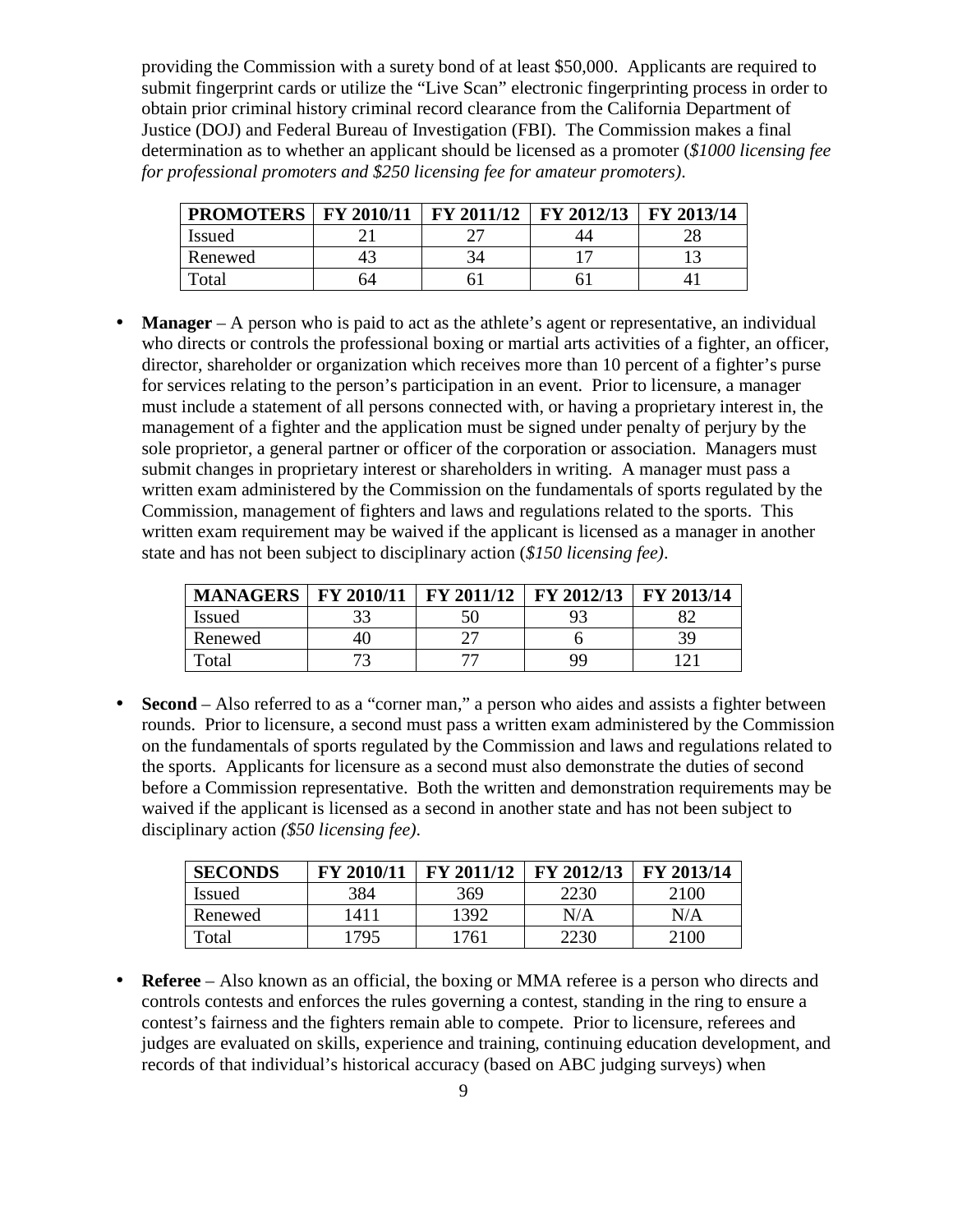available. The EO makes a recommendation to the Commission about an individual's suitability for licensure, however the Commission makes a final determination as to whether an applicant should be licensed as a referee or judge. Individuals who have taken the ABC Certified Trainer courses and passed the accompanying Certified Trainer exam may have increased desirability as an official in California, given the additional education and instruction these applicants receive through the ABC course. Referees for boxing and MMA must meet the following requirements: have two years documented experiences refereeing matches, be physically and mentally fit as determined by a physician with at least 20/100 vision in both eyes; be in good physical condition, pass a written exam administered by the Commission on the fundamentals of sports regulated by the Commission and laws and regulations related to the sports, demonstrate competence by refereeing a match before a Commission representative and two licensed referees and demonstrate competence in judging by judging at least 50 contests. These requirements can be waived if the applicant is licensed or approved as a referee by the World Boxing Association, World Boxing Council, North American Boxing Foundation for boxing referee applicants and the Professional Kickboxing Association or the World Kickboxing Association for MMA referee applicants (*\$150 licensing fee)*.

| <b>REFEREES</b> | FY 2010/11 | FY 2011/12 | FY 2012/13 | FY 2013/14 |
|-----------------|------------|------------|------------|------------|
| Issued          |            |            |            |            |
| Renewed         |            | ر ر        |            |            |
| Total           | ر ت        |            |            |            |

• **Judge** – A person who scores contests. Prior to licensure as a judge, an individual must have been licensed in California for at least five years and pass a written exam administered by the Commission on the fundamentals of sports regulated by the Commission and laws and regulations related to the sports. This written exam requirement may be waived if the applicant is a judge in another state or country and has not been subject to disciplinary action (*\$150 licensing fee)*.

| <b>JUDGES</b> | FY 2010/11 | FY 2011/12 | FY 2012/13 | FY 2013/14 |
|---------------|------------|------------|------------|------------|
| <i>Issued</i> |            |            |            |            |
| Renewed       |            | າາ         |            |            |
| Total         |            | 4U         |            |            |

• **Timekeeper** – A person who keeps time for an event. Prior to licensure, a timekeeper must pass a written exam administered by the Commission on the fundamentals of sports regulated by the Commission and laws and regulations related to the sports. Applicants for licensure as a timekeeper must also demonstrate the duties of timekeeper before a Commission representative. Both the written and demonstration requirements may be waived if the applicant is licensed as a timekeeper in another state and has not been subject to disciplinary action (*\$50 licensing fee)*.

| TIMEKEEPERS   FY 2010/11   FY 2011/12   FY 2012/13   FY 2013/14 |  |  |
|-----------------------------------------------------------------|--|--|
| <b>Issued</b>                                                   |  |  |
| Renewed                                                         |  |  |
| $\Gamma$ otal                                                   |  |  |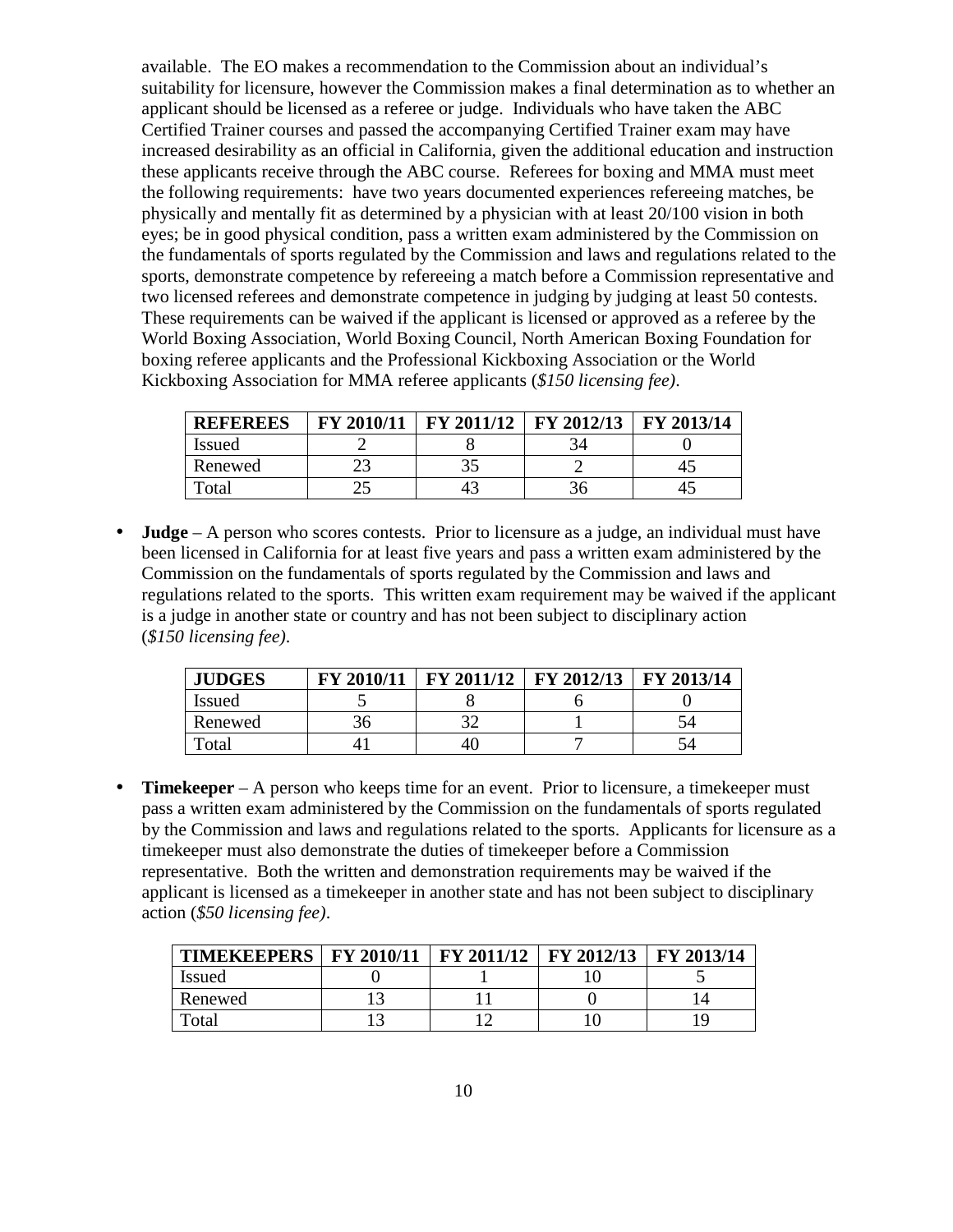• **Matchmaker** – Is a person who proposes, selects and arranges a fight and the fighters participating in that event. Prior to licensure, a matchmaker must pass a written exam administered by the Commission on the fundamentals of sports regulated by the Commission and laws and regulations related to the sports. The exam requirement may be waived if the applicant is licensed as a timekeeper in another state and has not been subject to disciplinary action (*\$200 licensing fee)*.

| <b>MATCHMAKERS</b> | FY 2010/11   FY 2011/12   FY 2012/13 |  | <b>FY 2013/14</b> |
|--------------------|--------------------------------------|--|-------------------|
| <b>Issued</b>      |                                      |  |                   |
| Renewed            |                                      |  |                   |
| Total              |                                      |  |                   |

**Professional Trainer** – A person responsible for signing off on the application of any professional fighter debuting who is accountable for possible poor performance of the fighter a professional trainer can help determine when an amateur is ready to turn professional. This level of expertise could be helpful for many reasons. However, this may not be currently practical as the Commission does not have the budget, and perhaps the expertise, to send an Athletic Inspector to a gym to observe an athlete and determine if he/she is ready to turn professional. This determination is best made between a reputable professional trainer and the athlete. (*\$200 licensing fee)*.

| <b>PROFESSIONAL</b><br><b>TRAINERS</b> | <b>FY 2010/11</b> | $\text{FY } 2011/12 \text{ IFY } 2012/13$ | $\mid$ FY 2013/14 |
|----------------------------------------|-------------------|-------------------------------------------|-------------------|
| <b>Issued</b>                          |                   |                                           |                   |
| Renewed                                |                   |                                           |                   |
| Total                                  |                   |                                           |                   |

The Commission also approves physicians who attend events to administer pre-fight medical examinations for fighters and referees, serve as primary emergency care physicians during contests and evaluate fighters after contests, recommending appropriate medical testing and suspensions as necessary.

Boxers are issued a federal identification card (Federal ID) per the Federal Act and State Act that contains a number assigned to the fighter, the fighter's date of birth, height, weight and photo. These Federal IDs are issued by the state commission in which a boxer resides and are valid for four years from the date of issuance (the Commission issues Federal IDs for California-based fighters). MMA fighters may be issued a National Identification Card (National ID) that contains a number assigned to the fighter, the fighter's date of birth, height, weight and photo. National IDs can only be issued by a state commission or tribal commission in good standing with the ABC and while these are not mandatory they are recommended by the ABC.

For boxing fighters, promoters and trainers, fightfax.com is the official national boxing registry designated by the ABC in compliance with the Federal Act. This online database provides information on suspensions, information, and license revocations. The Commission checks this database prior to issuance of a license related to boxing and reports outcomes from California to the database. For MMA, mixedmartialarts.com, administered by Mixed Martial Arts, LLC, is a database used by athletic commissions under the ABC umbrella to verify event results and fighter suspension information as a safety measure to ensure that fighters issued a medical suspension in one state are not authorized to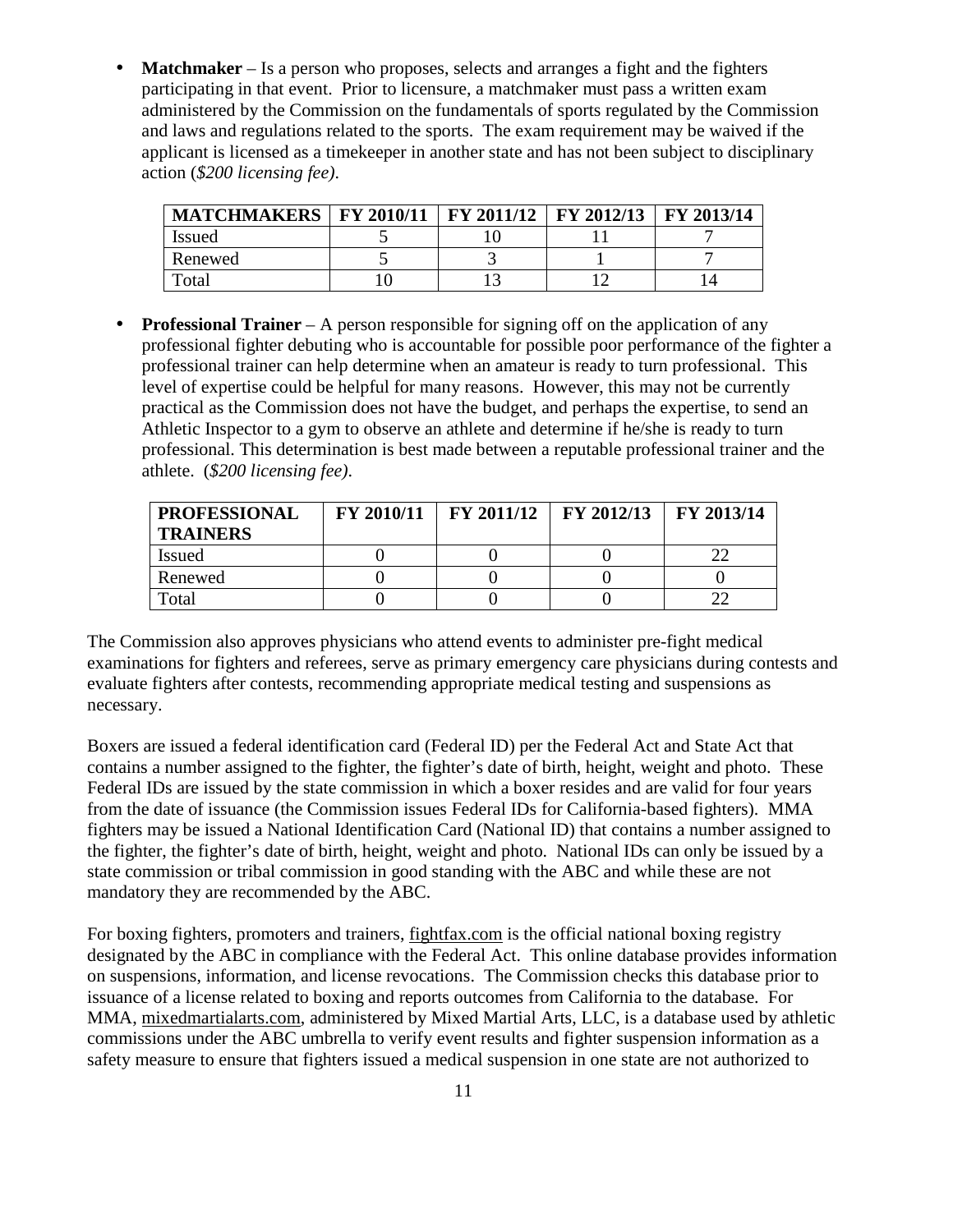fight in another state and potentially harm their health and welfare until they have served the term of their suspension. In addition to medical and administrative suspension data, the database contains statistics, upcoming bout cards, bout results, comments from commissions, and total fighter bout results. This database also has the ability to issue National IDs. The Commission consults the database prior to issuance of a license related to MMA.

The Commission may receive deficient applications for licensure and subsequently works with applicants to obtain missing information. While much of the evaluation of and background for an application approval takes place in the Commission's Sacramento office headquarters, due to the fluidity of the sports regulated, as well as the schedules of athletes participating in events, the Commission may also issue licenses at an event, or at the pre-event weigh-ins. The Commission has the ability to grant temporary licenses pending investigation of the qualifications or fitness of an applicant, however, these temporary licenses do not assume that an applicant will meet the requirements of licensure and may be terminated in the event the Commission denies licensure.

#### **Enforcement**

The Commission's enforcement activity differs greatly from the scope, methods and procedures used by other programs within the DCA. While other entities at the DCA are subject to the Administrative Procedures Act (APA), due to the nature of the Commission regulated sports and the profession of fighters within these sports, the Commission is not subject to APA. Instead, it has direct disciplinary authority to issue immediate suspensions and fines to ensure violations by Commission licensees are handled and reported quickly. The Commission also has the ability to issue cease and desist orders for unauthorized, illegal events in addition to the suspensions and license revocations for violations of the State Act and accompanying Commission regulations and rules. The Commission partners with the Office of the Attorney General (AG) when license revocations, suspension or application denials are appealed. The Commission also conducts arbitrations for its licensees when disputes arise within either the boxer-manager or boxer-promoter agreements and has sole authority over these arbitration proceedings.

During the last four years, a total of 11 licensing enforcement matters were handled by the AG's Office on behalf of the Commission. These matters consisted of arbitrations between boxers or MMA fighters and their managers and/or promoters. Administrative appeal cases before the Commission all dealt with license suspensions or revocations based on positive drug testing.

| <b>YEAR</b> | <b>ARBRITRATIONS   APPEALS</b> |   |
|-------------|--------------------------------|---|
| 2011        |                                | 8 |
| 2012        | 2                              | 6 |
| 2013        | З                              |   |
| 2014        | 5                              | ი |

The Commission's citation and fine option allows the Commission to penalize licensees rather than pursue formal discipline for less serious offenses, or offenses where probation or license revocation is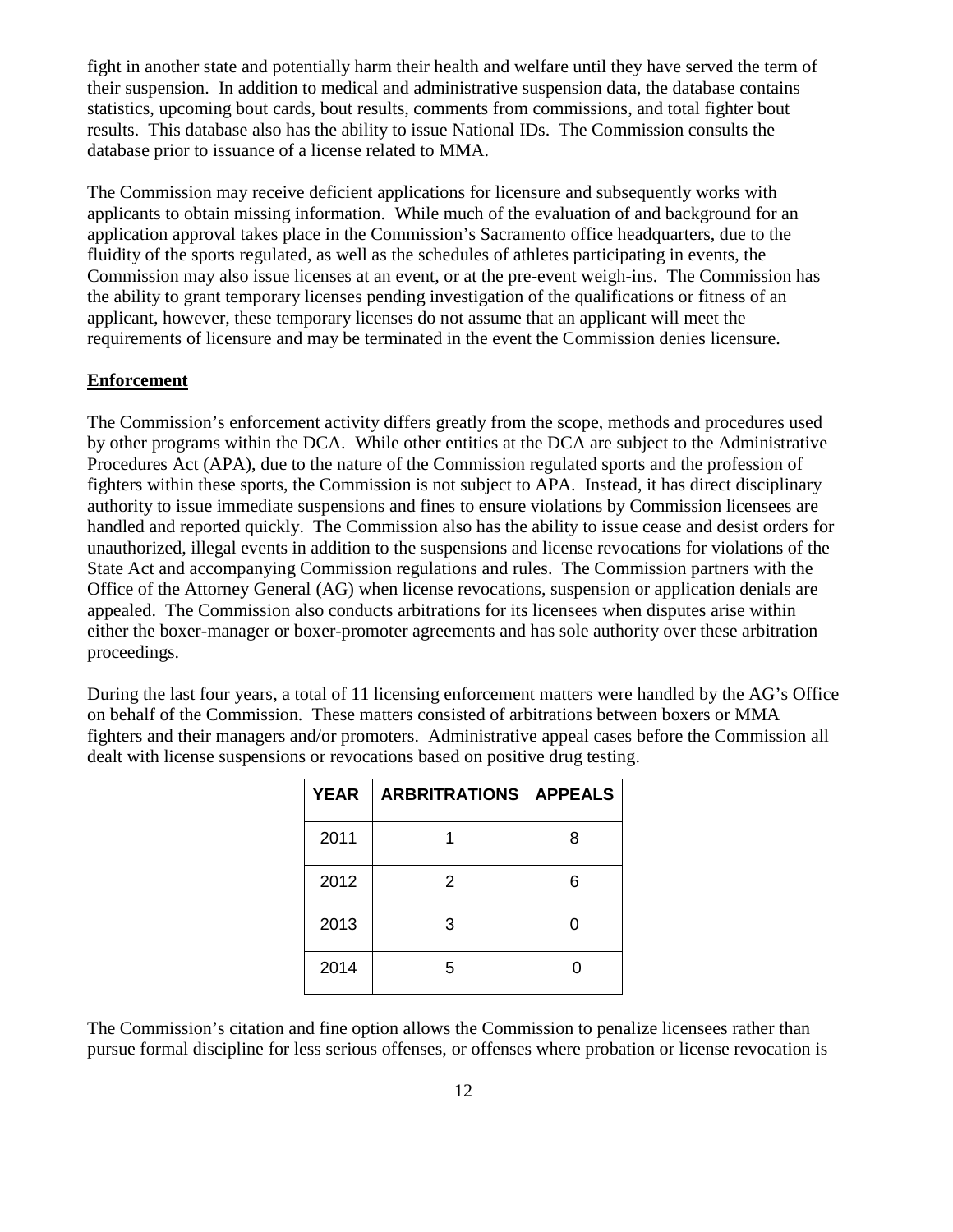not appropriate. According to the Commission, the most common violations which result in a citation and fine are:

- Weighing more than authorized for an approved contest.
- Testing positive for performance enhancement substances.
- Conduct that brings discredit to combative sports or the Commission.
- Unlicensed activity as a promoter.
- Testing positive for other illegal substances such as marijuana or methamphetamine.

The Commission also works to take action against unlicensed activity, relying primarily on reports from licensed stakeholders of any events or actions that appear to be unlicensed activity. The Commission staff investigates complaints of unlicensed activity, reports of which may also come to the Commission via a link on its website and scanning by the Commission staff of popular boxing and MMA websites and blogs for mention of illegal activity. When unlicensed activity does occur, the Commission staff coordinates with DCA's Division of Investigation (DOI) or local law enforcement. The Commission also issues cease and desist notices and letters to further deter illegal activity.

#### **Regulation of Amateur Sports**

Current law allows the Commission to delegate its authority to oversee amateur sports to a qualified nonprofit organization if the Commission determines that the nonprofit "meets or exceeds the safety and fairness standards of the Commission." If authority over regulation of an amateur sport is delegated to a qualified nonprofit organization, the Commission must conduct an annual review. Further, because the Commission has the "sole direction, management, control of, and jurisdiction over all professional and amateur boxing, professional and amateur kickboxing, all forms and combinations of forms of full contact martial arts contests, including mixed martial arts, and matches or exhibitions conducted, held, or given within this state," the delegated organization's oversight is limited to those sports.

California is unique in requiring that a delegated authority have nonprofit status. According to information provided by the National Conference of State Legislatures (NCSL), many other states similarly delegate regulatory authority for amateur sports, but do not always require the organization to have nonprofit status. Some, like Oklahoma, require that an authority other than the state commission be a nationally recognized amateur sanctioning body. Many sanctioning outfits are actually for-profit organizations but often have national or international authority over a particular sport.

The Commission has delegated its regulatory oversight responsibilities of amateur boxing and MMA to four different organizations:

• *USA Boxing, Inc.* The Commission currently delegates its authority for regulation of amateur boxing to USA Boxing, Inc. a nonprofit organization that is a branch of the U.S. Olympic Committee. In California, USA Boxing has four local boxing committees (LBCs): California Border Association serving San Diego and Imperial Counties; Central California Association serving Mariposa, Madera, Fresno, Kings, Tulare, Inyo, Mono, Kern, San Benito, San Luis Obispo, Merced, San Joaquin, Calaveras, Monterey, Stanislaus and Tuolumne Counties; Northern California Association serving portions of the state located north of Monterey, including parts of San Benito, Merced, Stanislaus, San Joaquin, Calaveras, Tuolumne and Mono Counties and; Southern California Association serving Ventura, Los Angeles, San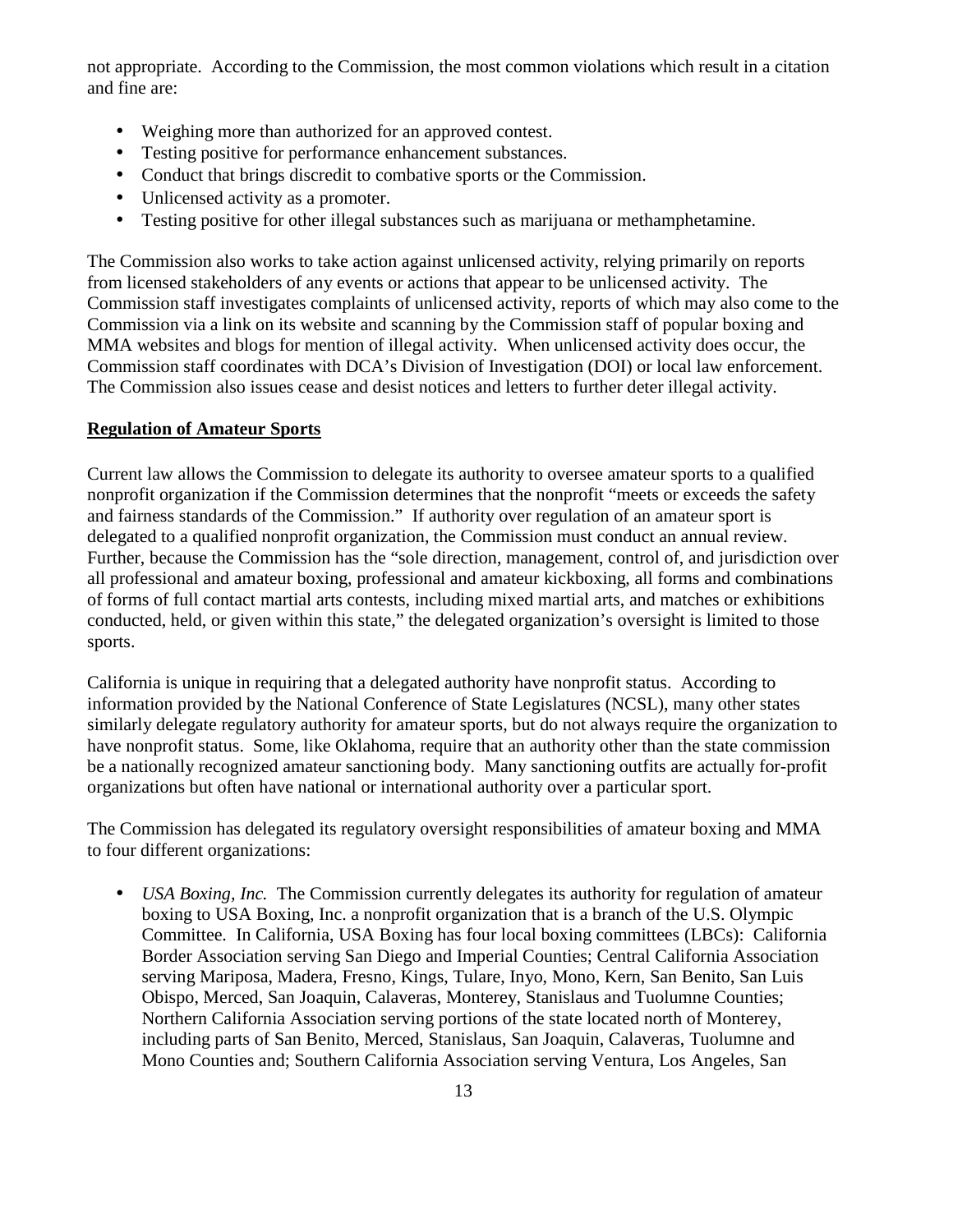Bernardino, Orange, Riverside and Santa Barbara counties. The Commission receives regular reports from USA Boxing in writing and at meetings as well as sends inspectors at random to USA Boxing sanctioned events. The Commission recently devised a protocol for oversight of USA Boxing which requires extensive review of USA Boxing reports provided to the Commission and regular appearances by each of the four Local Boxing Clubs at Commission meetings.

- *The California Amateur Mixed Martial Arts Organization (CAMO).* CAMO was founded in 2009 as a non-profit corporation dedicated to help foster the growth of the sport of amateur MMA and to oversee the health, safety and welfare of the athletes that choose to participate in it*.* In 2009, the Commission delegated its regulatory authority for amateur MMA to CAMO. CAMO recently restructured its leadership and submitted a series of detailed reports to the Commission in response to concerns about operations. The organization is now subject to more regular and consistent oversight by the Commission to ensure that the Commission is aware of all aspects of the organizations work to oversee amateur MMA events and protect the well-being of amateur MMA athletes.
- *The United States Fight League (USFL).* In March 2009, the Commission first expressed concern about youth pankration events in California, specifically that head strikes were taking place and the events were not regulated. Youth pankration is addressed below under the "Recent Legislative History, Audits and Prior Sunset Review" section of this Background Paper. In 2014, the Commission delegated its authority for youth pankration event oversight to USFL, ensuring that the organization's safety requirements meet or exceed those of the Commission. USFL states that its mission is to promote good discipline, citizenship and sportsmanship through youth athletics by facilitating safe and affordable martial arts competition opportunities and promoting a healthy lifestyle for all licensees. The Commission requires USFL to provide the Commission monthly reports detailing events, injuries, payments and results.
- *The International Kickboxing Federation (IKF).* In response to a Commission analysis of profit and loss related to the Commission's regulation of small events that outlined consistent financial losses for the Commission to regulate amateur kickboxing, the Commission began exploring the feasibility of delegating its authority for regulation of these events. The EO reported to the Commission that this action would not only be cost effective and practical but would also increase the safety of these events, as the Commission only had limited access to kickboxing databases and a sanctioning body had the potential to do a better job on the Commission's behalf. In March 2014 the Commission voted to delegate its authority for amateur kickboxing and amateur Muay Thai to IKF on a six month limited term basis in order to conduct oversight and fully review the organization's performance. During that time, the organization oversaw 15 events and provided the Commission with the safety standards and financial outcomes for those events at a subsequent meeting. IKF was authorized to continue to regulate amateur kickboxing events for an additional six months, at which time the Commission will determine whether IKF should be delegated permanent authority for these events.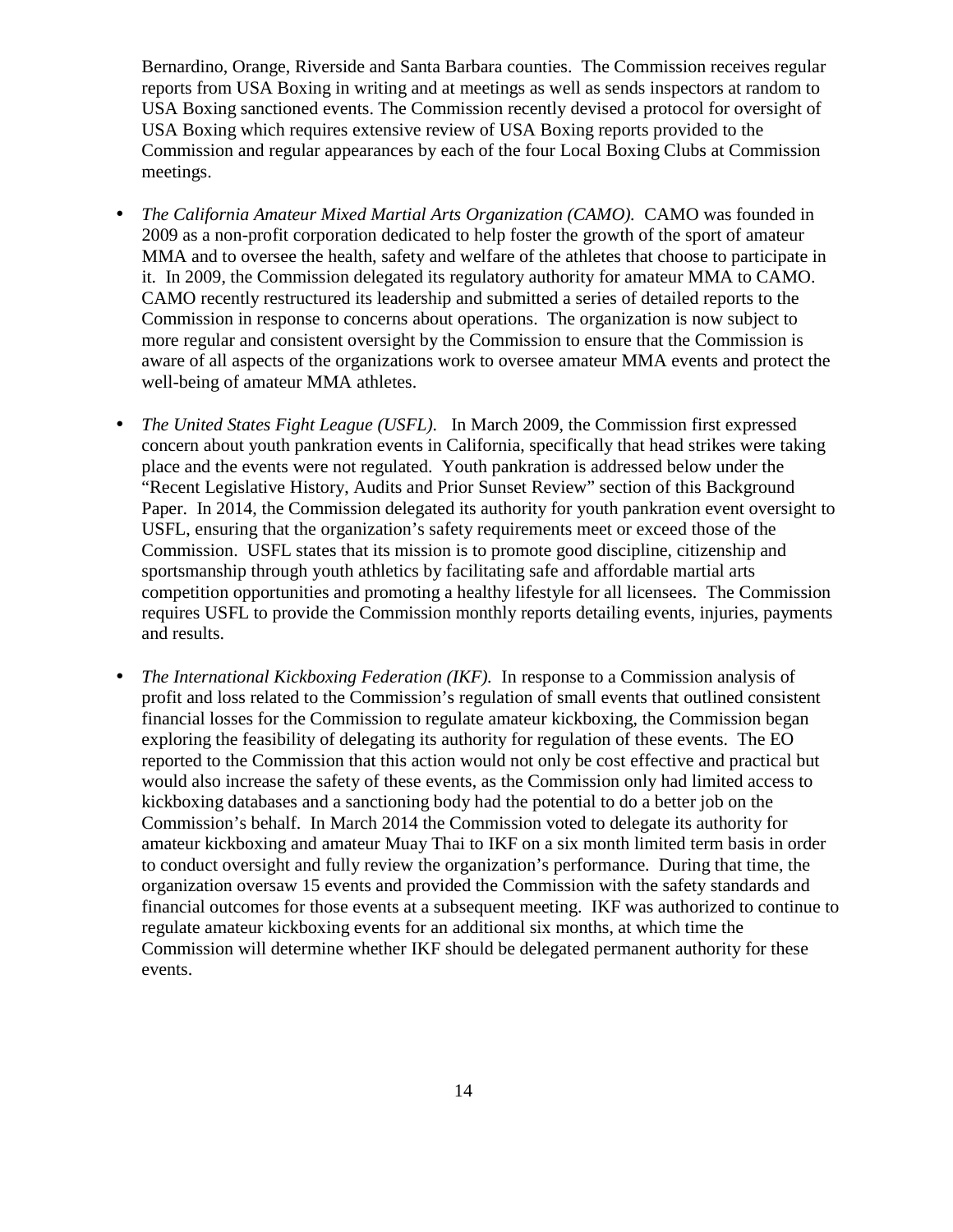## **RECENT LEGISLATIVE HISTORY, AUDITS AND PRIOR SUNSET REVIEW: CHANGES AND IMPROVEMENTS**

Federal Law, the Muhammad Ali Boxing Reform Act (Boxing Act) prohibits events from taking place in a state without a regulatory commission unless the fight is regulated by either another state's commission or on sovereign tribal land. Regulated events can provide higher levels of protection for fighters than unauthorized or illegal events, and potentially provide revenue for the state and the local economy where events take place.

In 2004, after a thorough review of the Commission, the Joint Legislative Sunset Review Committee (JLSRC) and the DCA recommended only a one-year extension of the Commission to address deficiencies in its operations. In 2005, the Commission still failed to address myriad personnel and financial issues to an acceptable level so the Joint Committee and the DCA recommended a sunset of the Commission. No proposals surfaced to extend the Commission that year and so on July 1, 2006, the Commission's duties were transferred to DCA and its operation continued as a bureau within DCA.

In August 2006, following the July sunset of the Commission, the Legislature approved SB 247 (Perata, Chapter 465, Statutes of 2006) which recreated the Commission on January 1, 2007, as an independent board through July 1, 2009. While the Commission was fraught with issues and seemed to have continuous difficulty operating effectively, the key rationale for the reconstitution of an independent, regulatory body included as follows:

- Greater transparency and public accountability.
- Health and safety risks that rise in an unregulated environment.
- Federal conformity.
- Potential for major economic losses to the state.

SB 963 (Ridley-Thomas, Chapter 385, Statutes of 2008) extended the sunset date on the Athletic Commission and its Executive Officer from July 1, 2009 to January 1, 2011.

The Senate Committee on Business, Professions and Economic Development (Senate BPED) held an oversight hearing focused on the Commission in April 2010. At that time, numerous operational deficiencies, fighter safety issues and problems with amateur MMA regulation were explored and discussed. In addition to administrative issues that plagued the Commission, since it was reconstituted in 2007, the Senate BPED Committee members were especially concerned with the process and procedures by which the Commission delegated its authority for amateur MMA regulation. SB 294 (Negrete McLeod, Chapter 695, Statutes of 2010) extended the sunset date for one year, from January 1, 2011 to January 1, 2012.

The Commission was reviewed again by the Senate BPED Committee in 2011 as part of the Sunset Review process. At the time, the Commission appeared to be making some strides in meeting the many challenges it consistently faced with effective day-to-day operations, as well as appeared to be improving and on the road to implementing necessary systems and procedures to efficiently support its mission and statutory health and safety promotion mandates. The Commission finally completed a Strategic Plan which was submitted to the Legislature in December 2010, held regular meetings with little quorum problems and filled vacancies in key leadership and staff positions. It appeared that for the first time in many years, the Commission was not beleaguered with turmoil in personnel, issues involving conflicts of interest, and inappropriate activities on the part of staff. The Commission also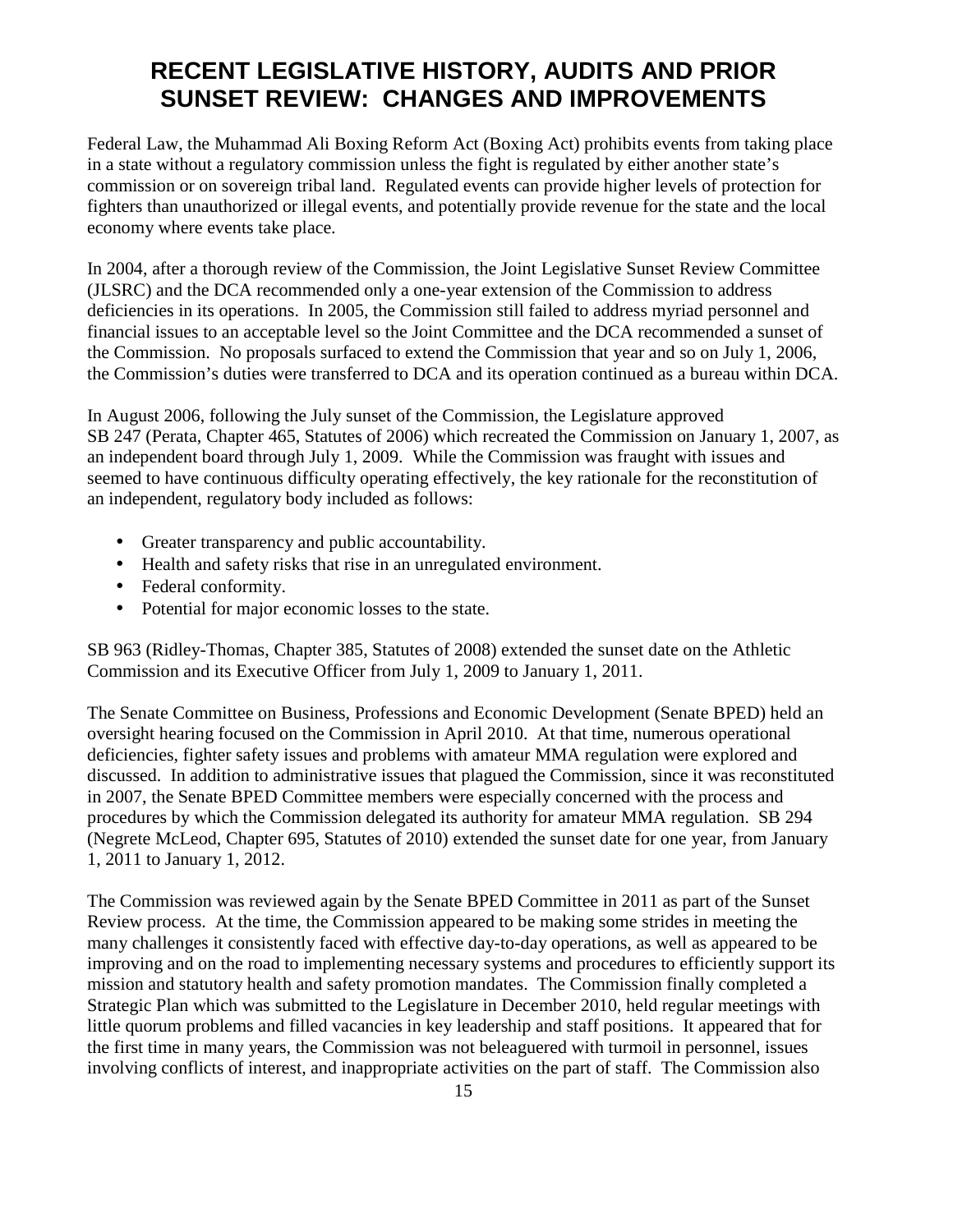reported that it was holding more frequent and regular trainings and informational sessions offered for field staff, covering a more consistent set of subjects, and finally convening the bi-annual training sessions as outlined in statute to ensure that field staff understood their responsibilities and duties relative to all applicable laws and regulations. The Commission went through the process of updating regulations in the California Code of Regulations to better conform to current practice and strengthen oversight of athletes and events, including clarifying rules for MMA. SB 543 (Price, Chapter 448, Statutes of 2011) extended the sunset date for 2 years, from January 1, 2012 to January 1, 2014.

Reports of problems with Commission operations and the potential impact to fighters and licensees continued to be raised during 2011 and 2012, the most substantial stemming from the aforementioned budget woes. As part of its role to investigate under The California Whistleblower Protection Act (Whistleblower Act), the Bureau of State Audits (BSA) reported on improper governmental activities by agencies and employees of the state in 2012, highlighting overpayment by the Commission to 18 part-time field inspector staff totaling \$118,700 from January 2009 through December 2010, because it inappropriately paid them an hourly overtime rate rather than an hourly straight-time rate for work they performed. BSA completed a subsequent review of the Commission in response to a request by the Joint Legislative Audit Committee (JLAC) in June 2012, the results of which are contained in a report published March 2013 *"State Athletic Commission: Its Ongoing Administrative Struggles Call Its Future Into Question"*. The report found that: (1) The Commission's solvency plan may not be practical; (2) The Commission does not track information about projected revenue and expenditures in a manner conducive to proper budgeting; (3) The Commission does not receive all of the revenue due from events and athletes; (4) Inspectors may not perform necessary health and safety regulatory functions at events; and, (5) The Pension Fund is still not administered properly. Simultaneously, the DCA conducted an internal audit of the Commission, the findings of which are contained in a report published in March 2013, *"California State Athletic Commission Operational and Administrative Control Audit*" which also found numerous deficiencies in Commission operations, particularly those related to event regulation and revenue reconciling for events.

The Commission was reviewed again in 2013 by the Senate BPED Committee, in conjunction with the Assembly Committees on Arts, Entertainment, Sports and Media and Business, Professions and Consumer Protection. During the previous sunset review, the Committees raised 21 issues. In November 2014, the Commission submitted its required sunset report to this Committee. In this report, the Commission described actions it has taken since its prior review to address the recommendations made by the Senate BPED Committee. According to the Commission, the following are some of the more important programmatic and operational changes, enhancements and other important policy decisions or regulatory changes made. For those which were not addressed and which may still be of concern to the Committees, they are addressed and more fully discussed under "Current Sunset Review Issues."

• **The Commission is doing a better job overseeing and managing its budget**. Plagued in the past with fiscal mismanagement and a lack of basic accounting principles, the Commission's policies and processes for maintaining awareness about its budget have vastly improved. In 2014, the DCA presented a report required as part of the 2013-14 Budget that outlined efforts to stabilize the Commission's fund, develop effective processes and procedures and evaluate all aspects of its operational capacity, including the development of a long-term solvency plan. According to the report, the Commission increased its fund reserve to ensure that is has resources to withstand the variable revenue in which it operates and reduced event expenditures to make most events' revenue positive. The Commission has reduced costs and increased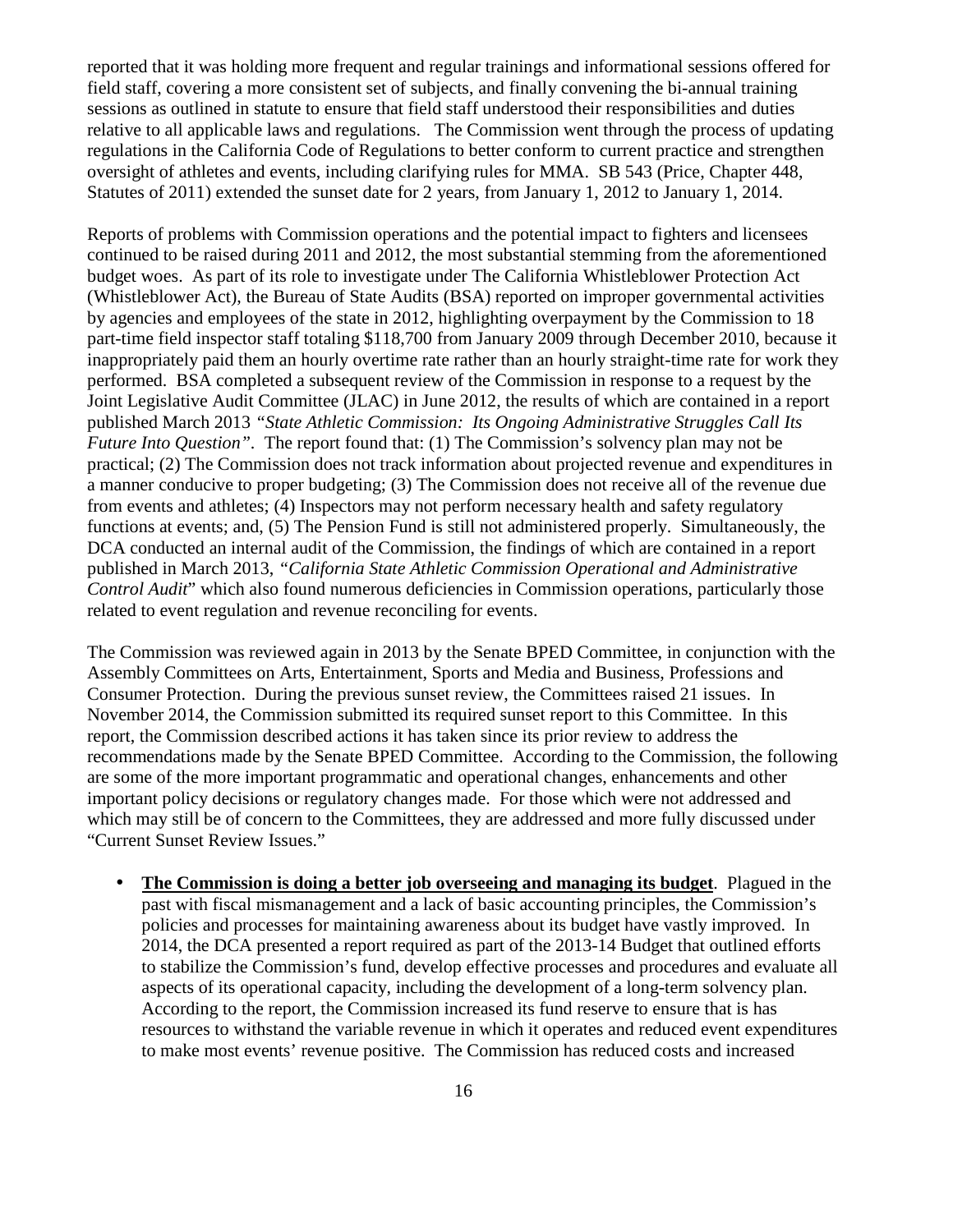efficiency at events to ensure that these run well while protecting athletes' lives. The Commission also increased the amount of revenue collected at various events, addressed multiple program deficiencies and requested necessary Executive Office staff.

In 2013, the Commission implemented the following administrative policy related to the Commission's budget:

#### Budget and Finance Duties of the Executive Officer:

 1. The Executive Officer shall develop and maintain sound financial practices and communicate with the Commission on a monthly basis the Commission's short term and long term budget and financial strategies and state of financial condition.

 2. The Executive Officer shall prepare and execute a budget at the direction of the Commission.

 3. The Executive Officer shall advise the Commission on a monthly basis the funds that are available for the Commission to oversee boxing, kick boxing, mixed martial arts and martial arts in California.

 4. The Executive Officer shall communicate with the Commission on a monthly basis the legal matters pending and upcoming involving the Commission, including but not limited to pending and anticipated litigation.

The EO now provides the Commission members frequent budget updates and works with the DCA to assess the Commission's revenue and expenditures on a regular basis. The Commission currently has a healthy fund condition and Commission members are both aware of the program's fund as well as exercise oversight for the management of the fund on a routine basis through weekly emails and at the Commission's public meetings.

It is unlikely that the Commission will become insolvent as it was in 2012 and similarly doubtful that Commission members would not be aware of any budgetary challenges facing the Commission.

#### • **The Commission has taken steps to ensure that the health and well-being of athlete licensees is a priority.**

o *Extreme weight-cutting*. Significant and dangerous weight loss efforts leading up to a fighter's weigh-in before an event can result in dehydration and other negative health impacts like decreased kidney function and increased risk of brain injury, and can also hinder a fighter's performance in the event. The practice of losing a large amount of weight in a short period of time prior to a weigh-in, then gaining weight back in the 24 hours leading up to a fight, can also affect the outcome of a fight. The Commission conducted a study on over 500 licensees and determined that weight cutting was prevalent amongst these athletes.

As a means of preventing extreme weight-cutting for combat sports athletes, the Commission has taken steps to deter this dangerous practice. The Commission is working on altering its weigh-in procedures and requirements as well as implementing a progressive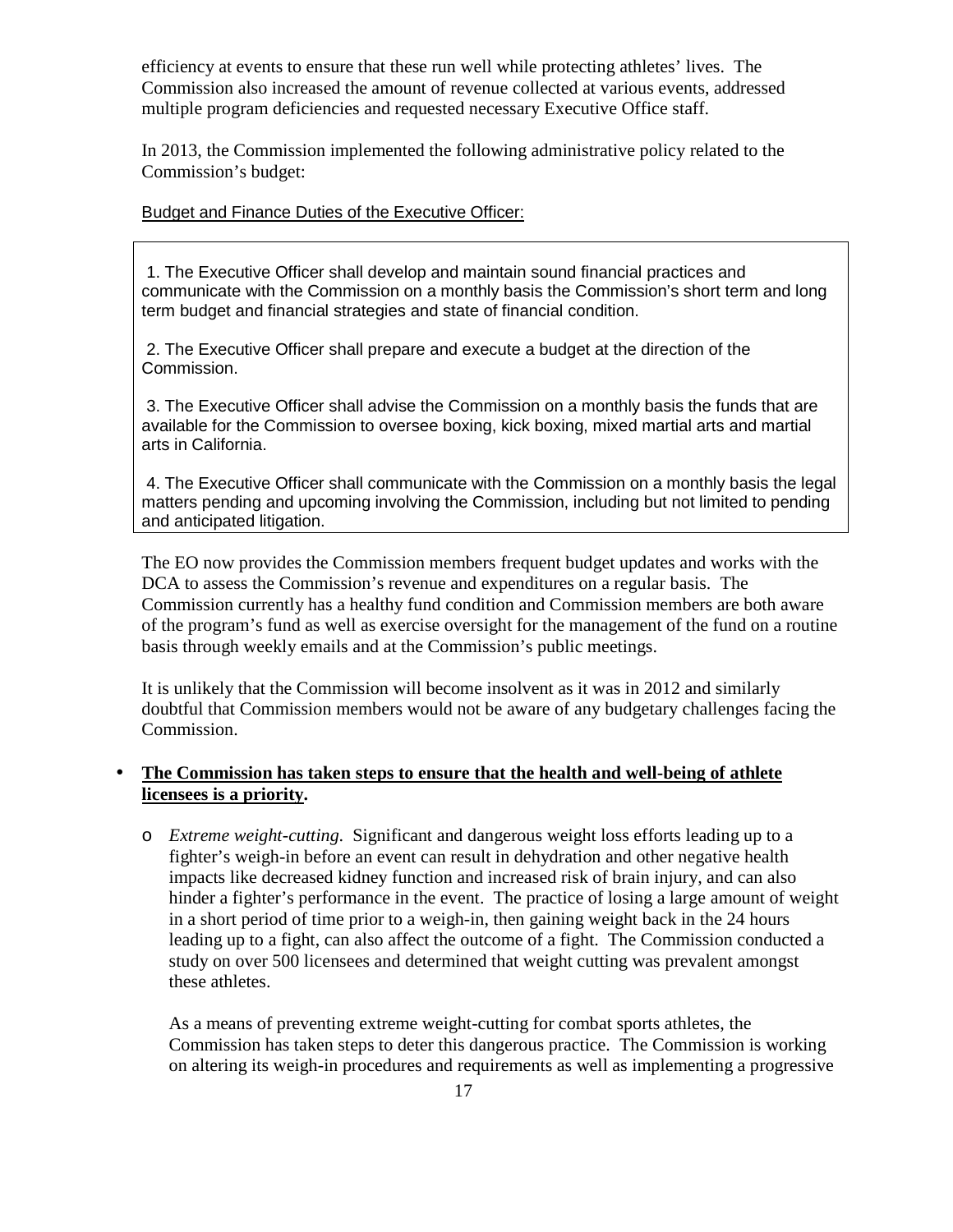disciplinary system that applies to all licensees, including, but not limited to, promoters and trainers. The Commission also recently issued a memorandum created in partnership with the Association of Ringside Physicians outlining the dangers of extreme weight-cutting, citing a study that found that 39 percent of MMA fighters were dehydrated at the time of their events. The memorandum advised fighters that, among other dangers of cutting their weight and dehydrating themselves, there are at increased risks of brain bleeds and concussion. The memorandum also encouraged athletes not to use extreme methods for making weight such as excessive heat methods (rubberized suits, steam rooms, saunas), excessive intense bouts of exercise, vomiting, laxatives and diuretics as well as not using dehydration as a mainstay of making weight due to other risks associated with improper rehydration techniques.

- o *Youth pankration*. In response to widespread reports and media coverage of unregulated pankration events, as well as use of legal loopholes to escape Commission regulations, AB 1186 (Bonilla, Chapter 506, Statutes of 2013) provided that the Commission is authorized to regulate all forms of full contact martial arts contests involving participants 18 years of age or younger, including all forms and combinations of forms of full contact martial arts contests deemed by the Commission to be similar, and also clarified that an amateur contest includes a contest where full contact is used, even if unintentionally. The bill also created a subcommittee tasked with providing recommendations and findings on the regulation of youth pankration, a martial art that encompasses grappling, limited contact and full contact competitions. The Commission's Youth Pankration Subcommittee determined that youth pankration is a full contact activity, thus within the jurisdiction of the Commission to regulate and that the sport needs to be regulated to protect and assure the proper support and safety of the children and parents involved. The Commission ultimately determined that a more appropriate pankration-specific oversight body should oversee amateur pankration rather than CAMO. The Commission delegated its authority for youth pankration to USFL. Young athletes can now participate in the sport in a safe, regulated manner. The Commission approved certain limits to guarantee safety as well as requirements for pankration events, including: an age requirement of eight years old; the use of certain safety equipment like headgear, mouthpieces, shin guards and gloves; and the presence of an ambulance at events.
- o *Brain damage study*. The Commission partnered with the Cleveland Clinic Lou Ruvo Center for Brain Health in Las Vegas on a study that will help determine whether diagnostic tests like the MRI, which is currently being used, is the best mechanism to detect subtle changes in brain health as a result of repeated strikes to the head like those sustained in combat sports regulated by the Commission, or whether there are other tests that can better allow researchers to identify if and when changes occur that may result in impaired thinking and function.
- o *Testing for banned and performance enhancing drugs*. Over the past two years, the Commission has sharply increased the amount of random drug testing performed in California. All licensed fighters are required to submit to random drug testing by the Commission and regular drug testing if prior results showed evidence of a prohibited substance. In the event an athlete is found to have a banned substance in their system, the individual is not permitted to participate in a California regulated combat sport again until their suspension period has ended and the fine is paid. The individual also has to appear before the Commission and provide evidence of rehabilitation and fitness for licensure.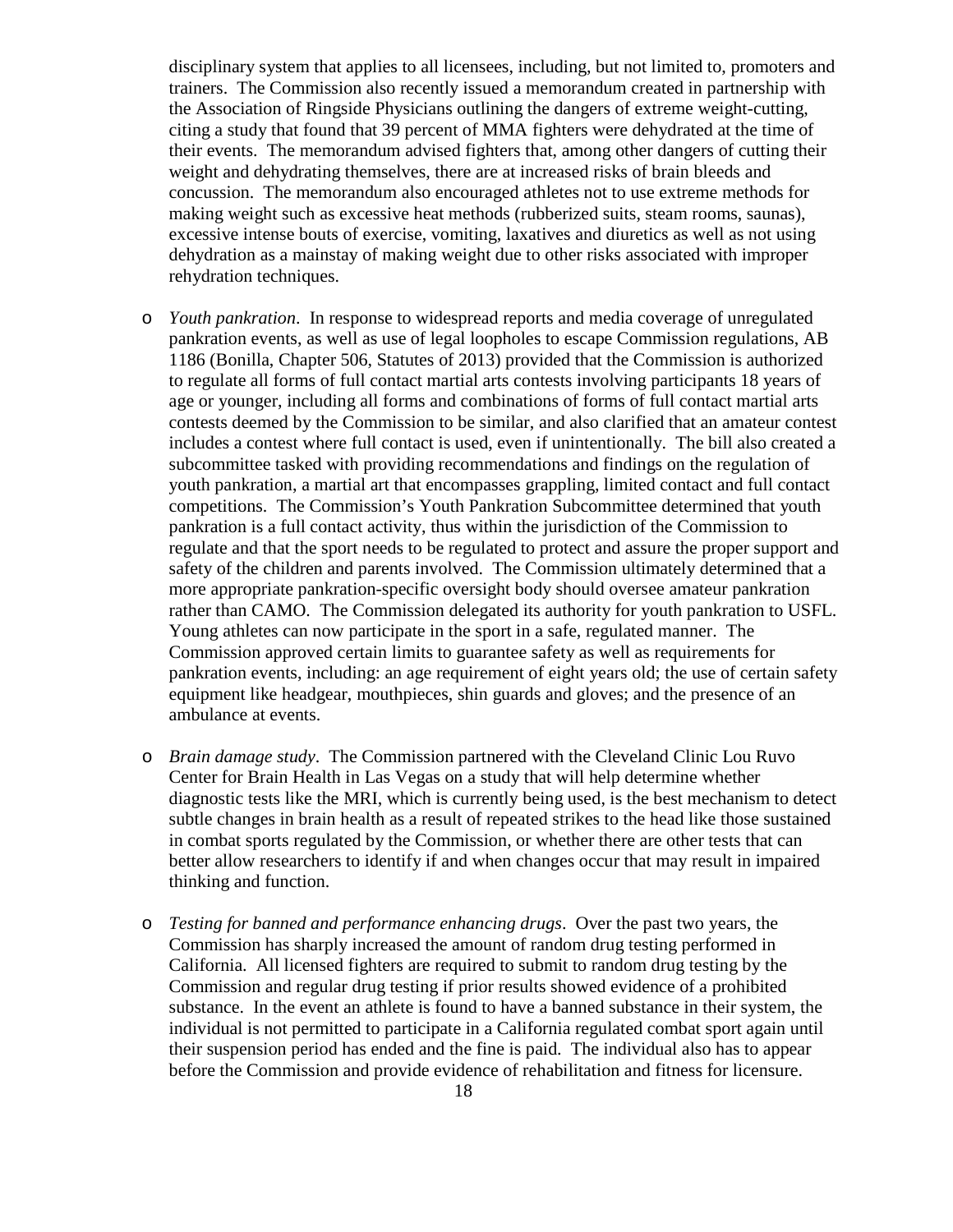The Commission uses the World Anti-Doping Agency (WADA) thresholds to determine banned substance amounts and partners with the UCLA Olympic Analytical Laboratory to ensure the highest level of integrity for regulated combat sports. The Commission now also holds regular athletic inspector training to ensure that staff know how to properly collect samples and process paperwork in the wake of prior failures to effectively manage these efforts. The Commission's drug testing program is extensive, thorough and there have been no appeals to the Commission based on an athlete's positive test.

• **Issues related to athletic inspectors have been addressed.** These part-time officials are assigned to oversee various aspects of events held throughout the state and uphold the laws and rules governing these events. The Committees found that policies and procedures related to athletic inspector training, assignments and pay were not consistent with the Commission's health and safety mandate. Additionally, the Commission's challenges to define standards for training, hiring and assigning inspectors were questioned as well as the Commission's possible inability to staff events as necessary to ensure the safety of athletes due to budget cuts.

In response to recommendations that the Commission explain how it hires, assigns and evaluates inspectors, the Commission recently partnered with the DCA's Human Resources Division, to develop an Athletic Inspector Open Examination in order to appropriately test the knowledge, skills and ability of candidates interested in serving as Commission inspectors. The 2012-13 budget authorized the Commission to receive additional expenditure authority related to inspector and inspection costs, provided that sufficient revenue be available. The Commission states that it believes that five to seven inspectors are required to safely oversee an event and received a budget augmentation of \$50,000 for FY 2014-15 in order to ensure adequate staff training and to increase inspections. The Commission now requires that inspectors attend Commission training sessions and regularly evaluates inspectors in order to assign them to events based on competence, experience, and their ability to perform based on the complexities of an event.

In response to past criticism of wasting Commission resources to send inspectors from one part of the state to staff events in another part of the state, the Commission now also takes into consideration an inspector's geographical proximity to an event prior to assignment. The Commission is now using a website geared toward effective athletic event management and making assignments based on established criteria, such as participation in required training. The Arbiter Sports website assists the Commission by quickly locating the nearest inspectors to each event which greatly contributes to reductions in staff travel costs, an issue which has historically plagued the Commission.

• **Oversight of amateur events and the Commission's oversight of entities to which it has delegated its authority has improved.** The Commission created subcommittees dedicated to conducting regular and ongoing communication with and oversight for USA Boxing and CAMO, efforts which have historically not be a Commission priority. The Amateur Boxing Oversight Subcommittee diligently examined USA Boxing for close to one year, including multiple meetings with USA Boxing leadership after years of problems at USA Boxing events and failure by the organization to provide the Commission information. USA Boxing is now submitting timely reports to the Commission and complying with the Commission and State Act's health and safety requirements. The Commission has inspected several USA Boxing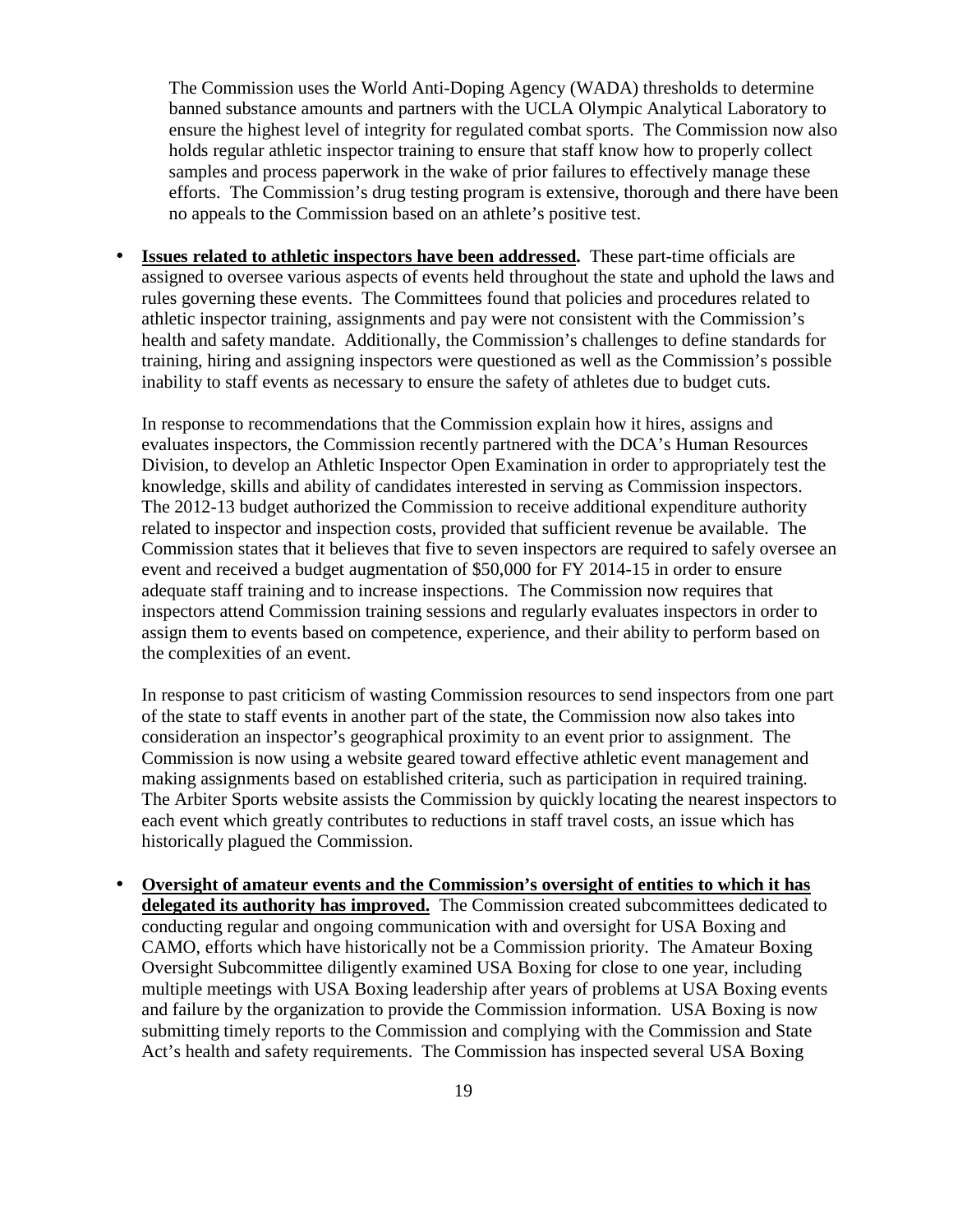events and continues to perform ongoing monitoring of the organization as well as events it puts on.

The Commission also created an Amateur MMA Oversight Committee which conducted a detailed review of CAMO's operations. Based upon recommendations from the subcommittee, CAMO restructured its leadership and submitted a series of detailed reports to the Commission. Under the new leadership at the organization and better reporting to the Commission about the work CAMO does in overseeing amateur MMA in California, amateur MMA athletes are competing in a safe regulated environment.

The Commission also works to take swift action when possible violations of safety standards at amateur events occur, such as a lack of an ambulance or the absence of other key athlete protection and is working to establish monthly check-ins with organizations that have authority over amateur sports and athletes.

- **Inappropriate activity by Commission staff is monitored and has waned**. The Commission no longer struggles to ensure proper and professional behavior of all staff including part-time officials and event inspectors. The Commission has undergone an Executive Office restructuring, including the hiring of many new staff members since the prior review. The Commission now prohibits state employee office staff to serve as Commission inspectors at events. Commission Executive staff also comply with the progressive discipline procedure as outlined by the DCA Human Resources division for disciplinary actions. Staff are now subject to increased mandatory training and face an objective (rather than subjective as the Commission previously operated) set of criteria implemented to determine event inspection assignments.
- **The Commission is in compliance with open meeting requirements and members are meeting the requirements of state conflict of interest laws**. The Commission is meeting requirements for proper notice and posting of meetings, as well as the availability of agendas and meeting materials to Commission members and members of the public. The Commission is working to ensure that its listserv is accurate in order to provide notification electronically to stakeholders about upcoming meetings, trainings and Commission information sessions. Commissioners attend orientation training in order to better understand their roles, rules governing meetings as well as standards of ethical conduct. Commissioners have all attended DCA-provided Ethics courses, are aware of requirements under the Political Reform Act related to disclosures and have all filed an annual Form 700 report.
- **Payments to the national MMA database are being made and important fighter health information is being reported to, as well as accessed from, the database**. The Commission relies on information about fighter health and safety and bout results contained in national databases yet historically failed to make payments to the national MMA database and also was not appropriately reporting the results of California MMA events. In response, the Commission has signed a contract with MMA LLC, the owner of mixedmartialarts.com, and is currently making payments for the use of the database. The Commission currently receives information from the database as well as reports information to this important database.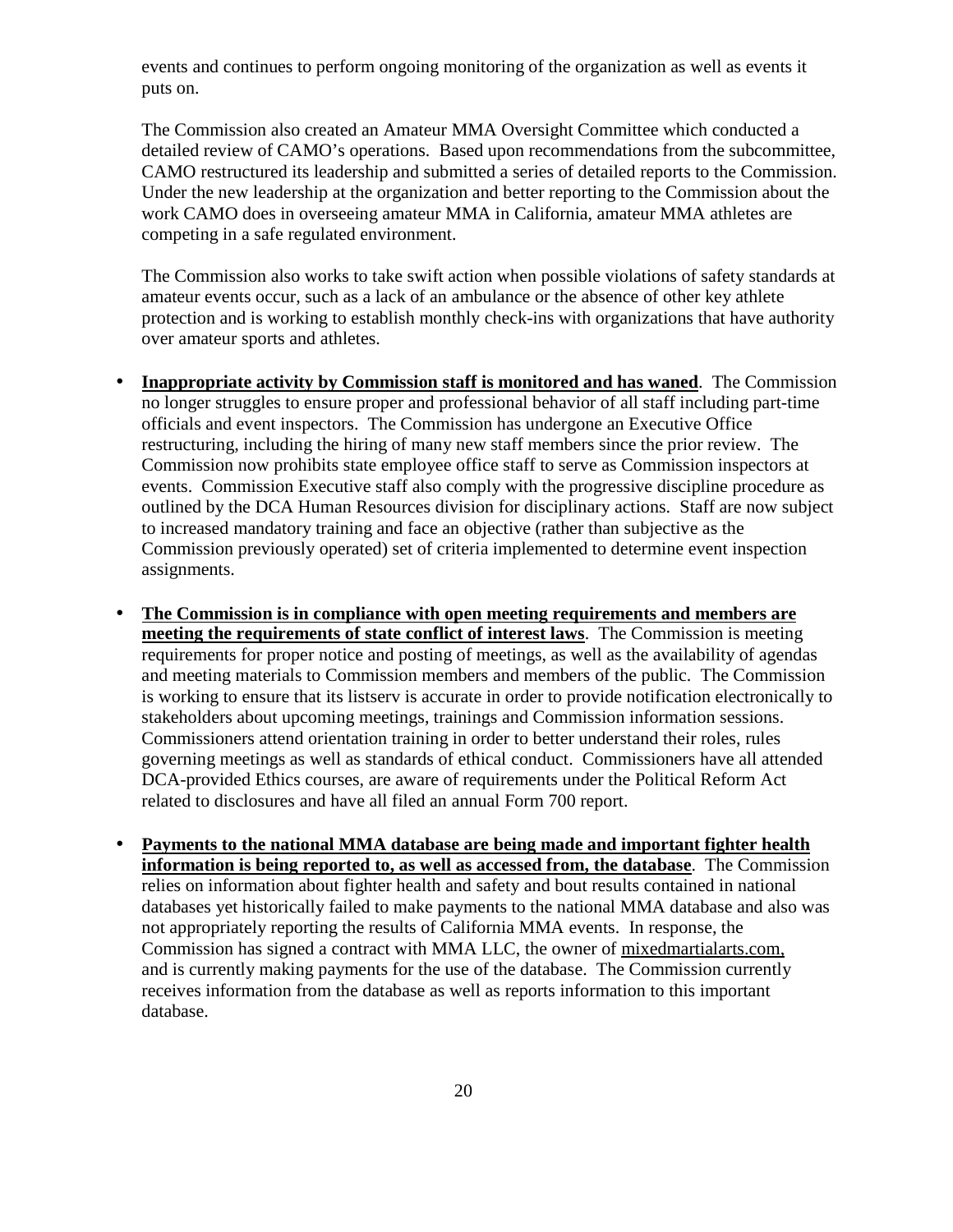- **Improvements have been made in the Commission's public communication efforts to keep licensees and stakeholders informed.** The Commission is doing a better job of providing information to boxers and MMA fighters about certain protections they are eligible for in their professional relationship with promoters, as well as other basic rights they have as fighters in this state. The Commission has posted the Professional Boxers' Bill of Rights, as adopted by the ABC, on its website and through various social media outlets. The Commission is also working with the organizations to whom it has delegated its authority for regulation of amateur combat sports to ensure that amateur fighters also receive pertinent health and safety information.
- **Professional trainers license implemented**. SB 309 (Lieu, Chapter 370, Statutes of 2013) created a professional trainers license that provides increased accountability to the Commission on behalf of a professional athlete while also providing additional expertise in determining when an amateur fighter is ready to turn professional and allowing the Commission to evaluate possible poor performance of a fighter, and take action against not only the fighter but also the professional trainer associated with that fighter.
- **Additional staff has been added.** While the Commission continues to have vacancies, it has, since the last Sunset Review, hired an Assistant Executive Officer with a background in board administration and familiarity with the DCA who has been able to help guide some of the internal office operations for the Commission and assist in the rulemaking process.

## **CURRENT SUNSET REVIEW ISSUES**

The following are unresolved issues pertaining to this Commission, or areas of concern for the Committees to consider, along with background information concerning the particular issue. There are also recommendations the Committee staff have made regarding particular issues or problem areas which need to be addressed. The Commission and other interested parties, including the professions, have been provided with this Background Paper and can respond to the issues presented and the recommendations of staff.

## *COMMISSION ADMINISTRATION ISSUES*

**ISSUE #1: (OUTDATED TECHNOLOGY SYSTEMS AND THE IMPLEMENTATION OF BreEZe.) The Commission historically has had woefully outdated systems and conducts the bulk of its record keeping on Excel spreadsheets. The Commission is also included in the** *last* **phase of the rollout for the DCA's new computer system, the BreEZe Project, the timeline for which is uncertain given the challenges DCA is having implementing that system.** 

**Background:** The DCA has been working to establish a new integrated licensing and enforcement system, BreEZe, which would also allow for licensure and renewal to be submitted via the internet. BreEZe is intended to replace the existing outdated legacy systems and multiple "work around" systems with an integrated solution based on updated technology. The goal is for BreEZe to provide *all* the DCA organizations with a solution for all applicant tracking, licensing, renewal, enforcement, monitoring, cashiering, and data management capabilities. In addition to meeting these core DCA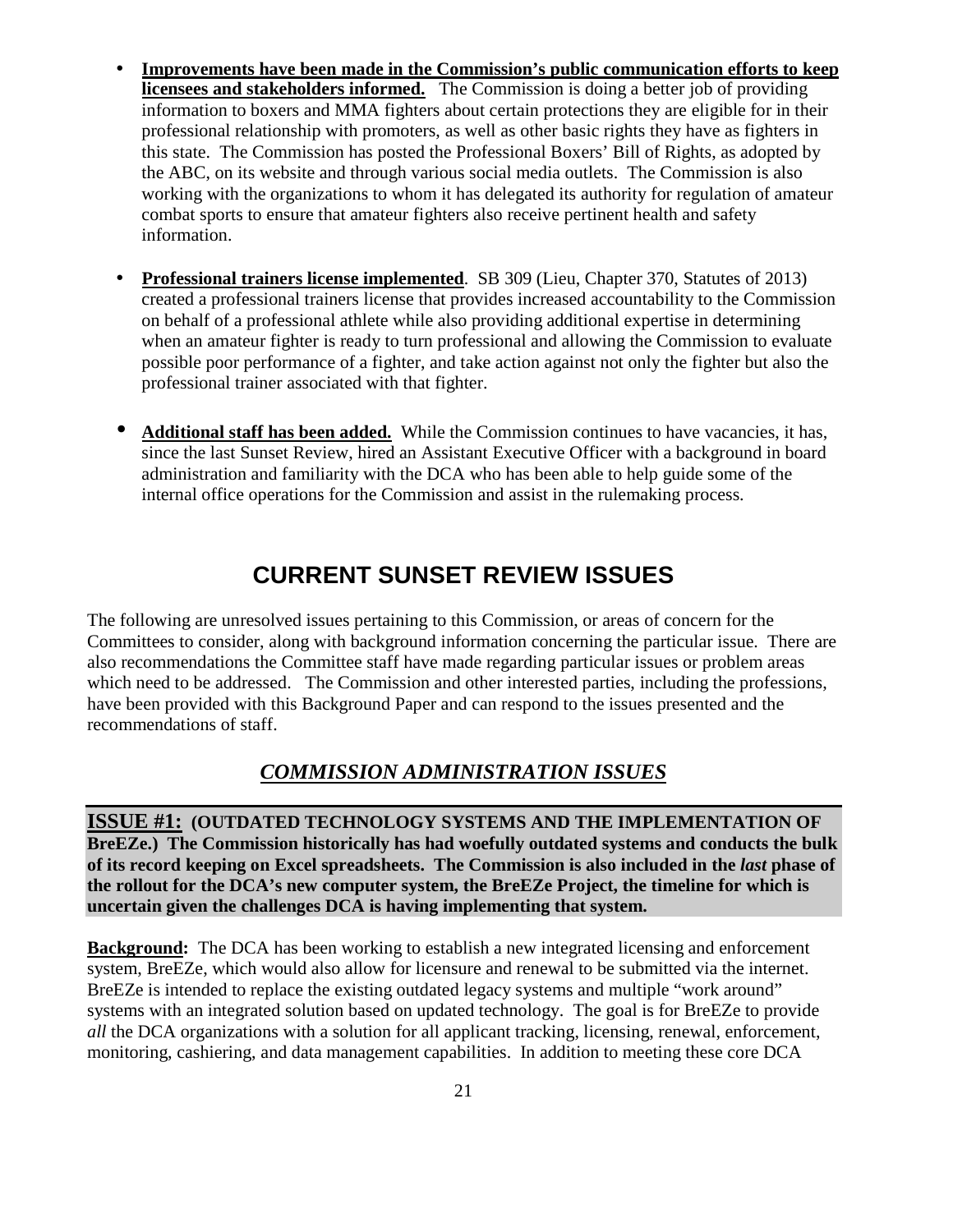business requirements, BreEZe aims to improve the DCA's service to the public and connect all license types for an individual licensee. BreEZe is slated to be web-enabled, allowing licensees to complete applications, renewals, and process payments through the Internet. The public would also be able to file complaints, access complaint status, and check licensee information.

According to the original project plan, BreEZe was to be implemented in three releases. The budget change proposal that initially funded BreEZe indicated the first release was scheduled for FY 2012–13, and the final release was projected to be complete in FY 2013–14.

In October 2013, after a one-year implementation delay, the first ten regulatory entities were transitioned to the BreEZe system. Release Two is scheduled to go live in March 2016, three years past the initial planned release date. As a result of significant cost and implementation concerns, among others, DCA reported in late 2014, that the current vendor contract is no longer in place, and those regulatory entities that were scheduled for Release Three, including the Commission, will not transition to the current BreEZe system.

The DCA previously reported to the Senate BPED Committee that staff from all of the DCA's programs have participated in development and testing of BreEZe and continue to do so. None of the Special Project Reports submitted by the DCA for BreEZe from the past year included costs for the Release Three boards, raising the possibility that the DCA knew the Release Three entities like the Commission would be cut from BreEZE planning, however BreEZe costs continued to be assessed on the Commission and other Release Three boards. The Commission is projected to continue to have money assessed related to BreEZe in coming fiscal years despite there being no timeline for the Commission to even begin to meet with project representatives about the Commission's unique needs, let alone a plan for updating the Commission's systems.

To date, there remains no current, viable information system for the Commission, nor does it appear one will be available anytime in the near future, that encompasses all licensees, including information which is the basis for licensure and ability to participate in events and captures particulars about officials. The Commission relies on Microsoft Excel spreadsheets to capture and maintain licensee, event and other key information involved in its oversight of combat sports in the state. The Commission foresees that it will be able to have laptops or tablets available for use on-site at events that will be integrated with BreEZe in order to speed up processes like licensing at weigh-ins while also ensuring proper record keeping at these events. A viable system would also speed up important processes like the transmittal of key licensee information, event results, and up-to-date performance specifics to national databases, for the purpose of matchmaking in this state and others and a lack of available technology to the Commission and lack of sound records it is able to keep has multiple negative effects.

**Staff Recommendation:** *The Committees need to better understand what the plan is for a unique Release Three program for the Commission which has entirely separate licensing needs, database requirements and tracks totally different information and outcomes than any other DCA entity. The Committees could also benefit from understanding what exactly the ongoing cost implications will be for the Commission related to the BreEZe project and how this will impact their already challenging budget situation and revenue and expenditure authority.*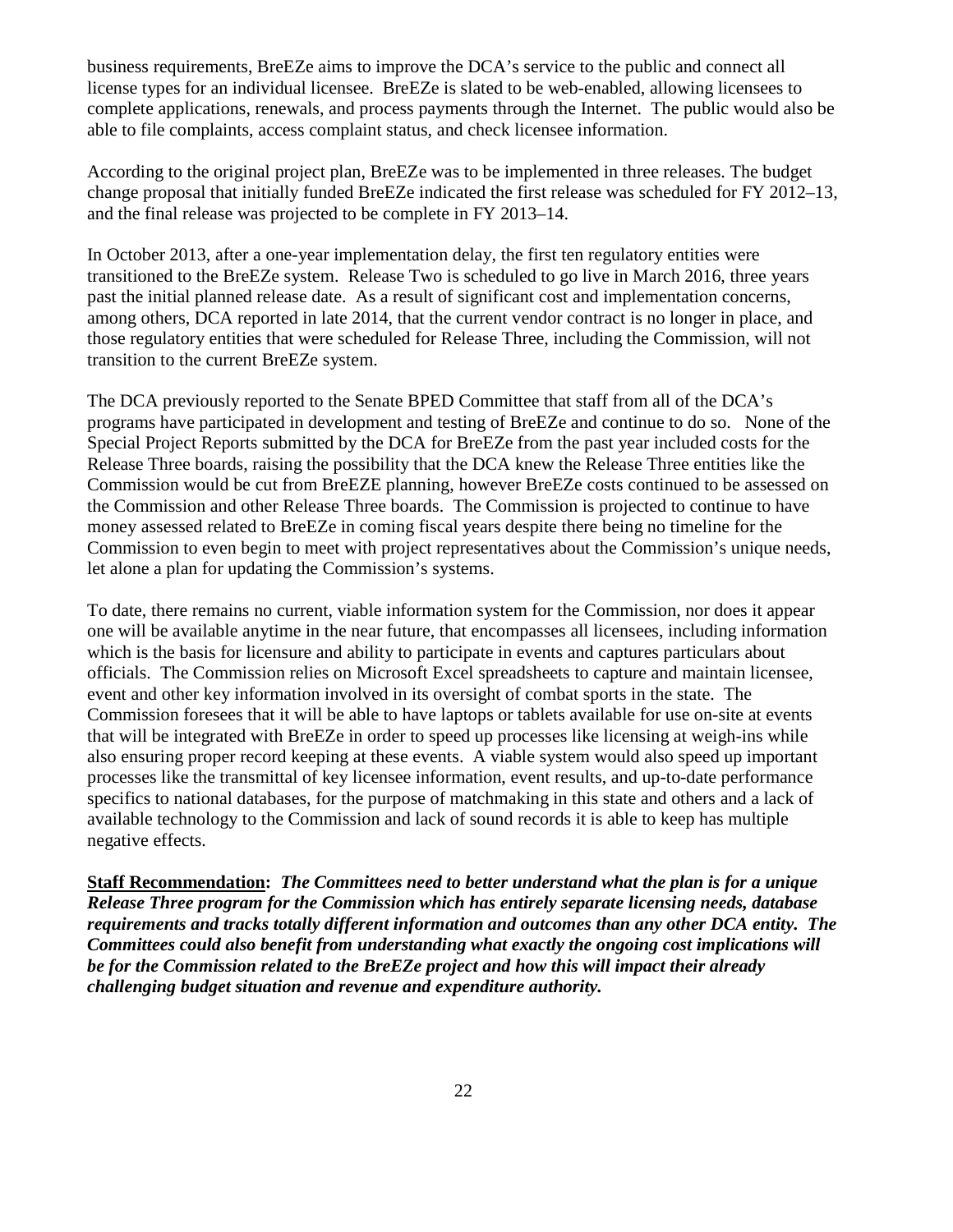**ISSUE #2: (EVENTS HELD ON TRIBAL LAND.) These events are not required to be overseen by the Commission. Can the Commission do more to promote safety at events on tribal lands? Is the Commission able to track outcomes and possible athlete injuries at these events to ensure they are not licensed by the Commission to fight if they have been injured at an event held on tribal land?** 

**Background:** Issues have arisen in the past concerning safety problems and potentially dangerous bouts taking place on federal tribal land. The Federal Act authorizes a tribal organization to regulate professional boxing matches held within the reservation under the jurisdiction of that tribal organization and carry out that regulation or enter into a contract with a boxing commission to carry out that regulation. The Federal Act also specifies that if a tribal organization regulates professional boxing matches it must, by tribal ordinance or resolution, establish and provide for the implementation of health and safety standards, licensing requirements, and other requirements relating to the conduct of professional boxing matches that are at least as restrictive as the otherwise applicable standards and requirements of a State in which the reservation is located or the most recently published version of the recommended regulatory guidelines certified and published by the Association of Boxing Commissions.

Events on tribal land are not considered to be events held in California that require Commission oversight but rather the Commission may regulate these events at the request of the tribal council or promoter holding an event on tribal land. The Commission oversees these events upon request from the promoter or tribal council, the authority for which is confirmed through a contract to provide services that the DCA legal counsel keeps on file. For each of the events the Commission oversees on tribal lands, it takes in a flat rate of \$4200; \$3000 to the Commission's Administrative Support Fund, \$600 to the Pension Fund and \$600 to the Neuro Fund. According to the Commission, when it regulates an event on tribal lands, the same medical, health and safety standards exist as they would for any other event the Commission regulates. There are the same requirements for a promoter to have insurance, the same requirements for the presence of a physician and the same requirements for availability of an ambulance. Results from events held on tribal land are only posted to national databases when they are regulated by the Commission.

In 2014, the Commission regulated 22 events on tribal lands, however, it is not able to report the number of events that may be taking place without oversight. It would be helpful for the Committees to better understand how the Commission can work with event organizers to outline best practices and guarantee certain basic safety standards, such as reporting the outcome of even those events the Commission does not regulate, into national databases. The Commission could also significantly benefit from the input of a Commission member or other Commission partner who has familiarity with tribal issues.

**Staff Recommendation:** *The Commission should explain to the Committee how it works to promote important health and safety standards for all events in the state, including those which are held on tribal lands and not directly overseen by the Commission .*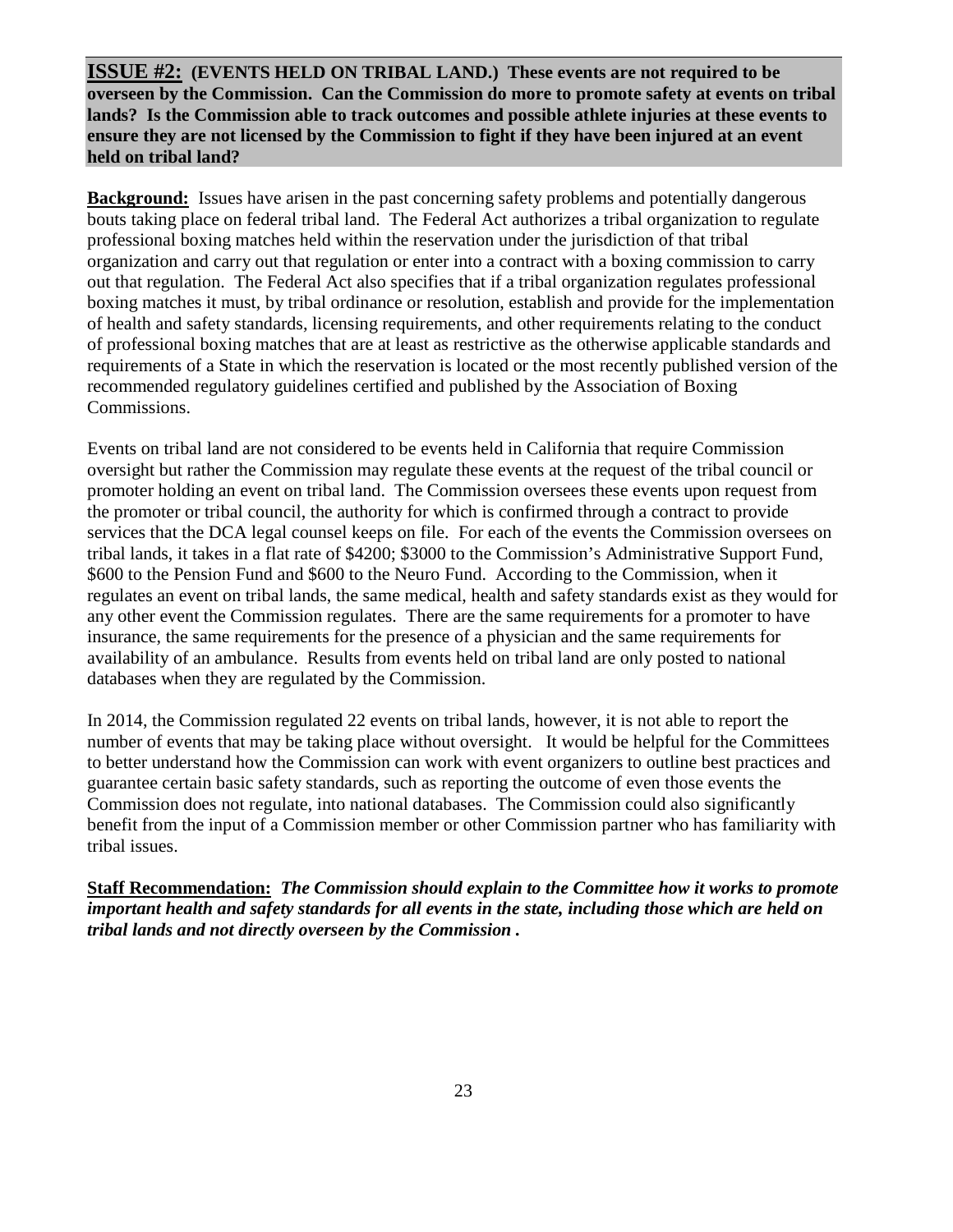**ISSUE #3: (LICENSEES SERVING AS COMMISSIONERS.) Questions have been raised as to why Commission licensees are not appointed to the Commission and that as a result, the Commission may not always receive their valuable input.** 

**Background:** The Commission is comprised of seven members. There are no qualifications for an individual appointed to the Commission; however Business and Professions Code Section 18602(a) provides that no person currently licensed as a promoter, manager or judge, may serve on the Commission. This provision conforms to conflict of interest provisions in the Federal Act that specifically prohibit a member of a boxing commission or person who administers or enforces State boxing laws from belonging to, contracting with, or receiving any compensation from any person who sanctions, arranges, or promotes professional boxing matches or who otherwise has a financial interest in an active boxer currently registered with a boxer registry.

The law also specifies that efforts should be made to ensure at least four members have experience in either medicine as a licensed physician or surgeon specializing in neurology, neurosurgery, head trauma or sports medicine, financial management, public safety, and the sports regulated by the Commission. The Commission is required to "invite testimony from boxing stakeholders to identify actions that may lead to greater opportunities for its licensees to participate in major professional championship boxing contests in the State of California" and has additionally taken steps to reach out to certain stakeholder groups on sport-specific issues.

**Staff Recommendation:** *The Commission should explain whether there are additional stakeholder outreach steps it can take to consult with its licensee population as well as ensure that licensees are aware of Commission activities, rules and increased safety efforts.* 

### **ISSUE #4: (MEDICAL ADVISORY COMMITTEE QUORUM.) Are changes to the State Act necessary to ensure that this important committee meets on a regular basis?**

**Background:** The State Act creates an Advisory Committee on Medical and Safety Standards consisting of six licensed physicians who are appointed by the Commission. The Commission believes that in order for the Committee to receive a quorum, a majority of appointed members must be present, which means that four of the six members must attend meetings. This Committee does not always even have six member appointees who would be eligible to attend these important meetings where guidance on key safety issues is discussed and recommendations are agreed upon to submit to the Commission as a whole. A quorum is required for governing bodies to meet and conduct official business or take official action such as voting on agenda items. It is unclear whether this important advisory committee can only meet if a quorum is achieved or if the committee, the meetings for which are noticed publicly, can meet with, for example, only a majority of the appointed members present.

**Staff Recommendation:** *The Commission should inform the Committees of any barriers to regular advisory committee meetings.**The Committees may wish to make necessary changes to the State Act to clarify how, when, according to what requirements for public meetings and under what circumstances this important Committee can meet.*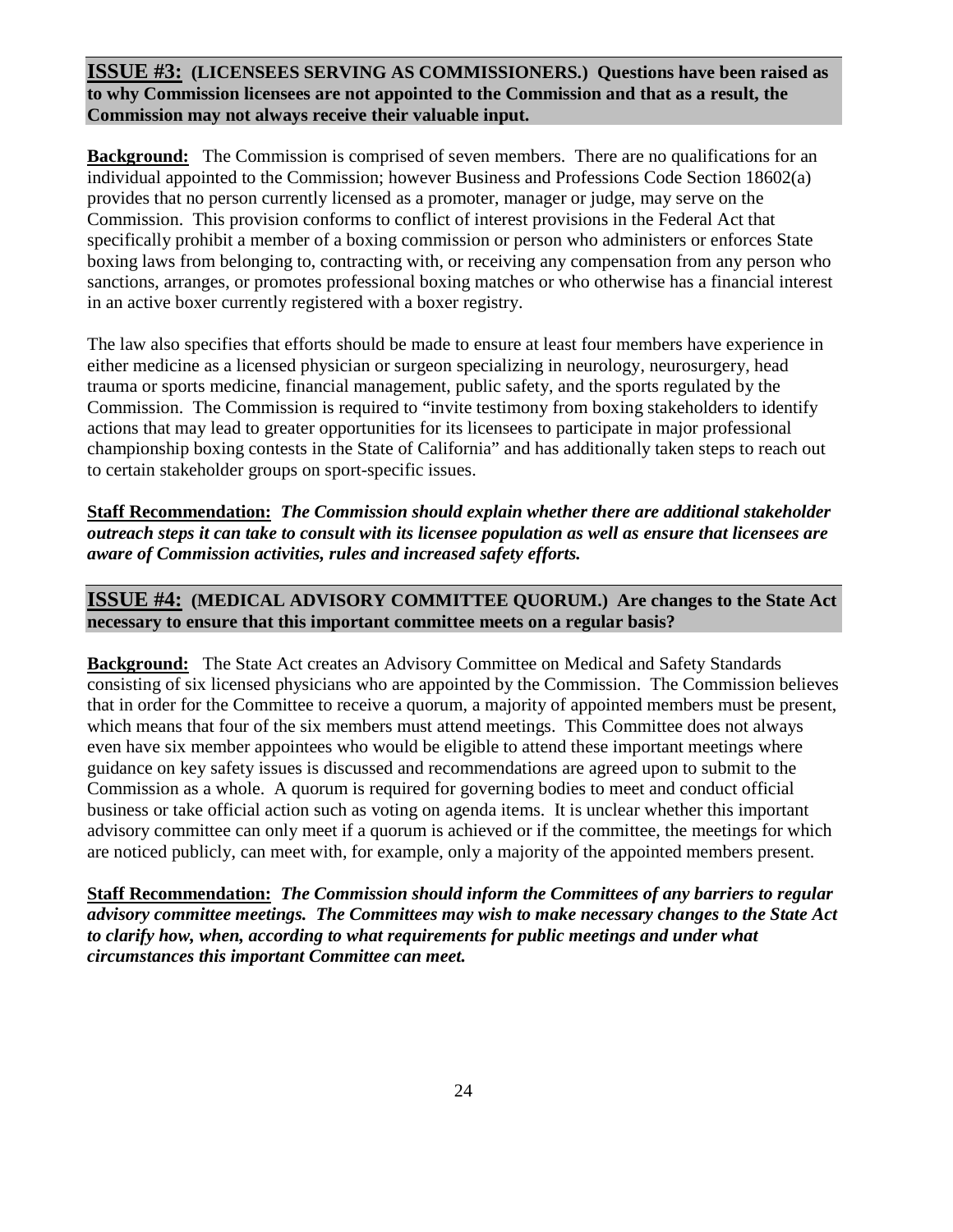**ISSUE #5: (TECHNICAL CHANGES MAY IMPROVE EFFECTIVENESS OF THE STATE ACT AND COMMISSION OPERATIONS.) There are amendments to the Act that are technical in nature but may improve Commission operations and the enforcement of the Act.** 

**Background:** Identified instances where technical clarification may be necessary:

- Clarify that athlete licensees are subject to drug testing throughout the period of their licensure rather than only connected to an event.
- Clarify that blood and urine samples are both acceptable for drug testing.
- Obsolete references and code cleanup.

**Staff Recommendation:** *The Committees may wish to amend the Act to include technical clarifications.* 

## *COMMISSION BUDGET ISSUES*

### **ISSUE #6: (LACK OF STAFFING.) The Commission has been operating according to a solvency plan that may not provide enough staff for the Commission to do its job.**

**Background:** The issue of the Commission's staffing has continued to be of concern during past Sunset Reviews, audits and budget discussions about appropriate expenditures. Athletic inspectors in particular perform a critical function in overseeing the safety of events and well-being of licensees at events. Inspectors facilitate key aspects of an event, including all of the pre-bout activities like weighins and proper hand wrapping and ensuring only authorized individuals are in locker rooms. Inspectors also must be present in order for fighters to get paid after a fight. If too few athletic inspectors are assigned to an event, key fighter safety protections may be overlooked. At the time of its last Sunset Review, the Commission reported that it was typically working with four inspectors per event by making internal staffing shifts and authorizing staff present at events to perform one duty if they are not doing something else, such as requiring a referee who is present but not in the ring overseeing a bout to assist with the ringside inspections, a practice common in other states. Previously, the EO and the Chief Athletic Inspector, a position that is now vacant, may also have served as the lead inspector for an event when they are in attendance, further reducing the need to assign additional athletic inspectors. The Commission has previously advised that five to seven inspectors is ideal for seamless, safe event oversight.

The Commission is still operating with a very lean staff, as a result of mandatory staffing cuts necessary to increase the Commission's fund condition stability. The Commission has undergone a tremendous amount of change in staffing over the last several years. The Commission has recently reclassified two office technician positions to staff service analyst positions and transferred the important matchmaking duties of the Chief Athletic Inspector to the EO.

While the Commission has taken steps to determine the necessary number of staff to ensure proper oversight of events and received spending augmentations to hire these individuals, as well as maintains that its FY 2014-15 spending authority is sufficient to meet its needs, the Commission appears to be doing more with less. It is important for the Committees to understand whether the Commission should seek additional resources like fee increases in certain licensure categories or elsewhere to ensure that is has the revenue, authority to spend and proper staff to fulfill its important mission.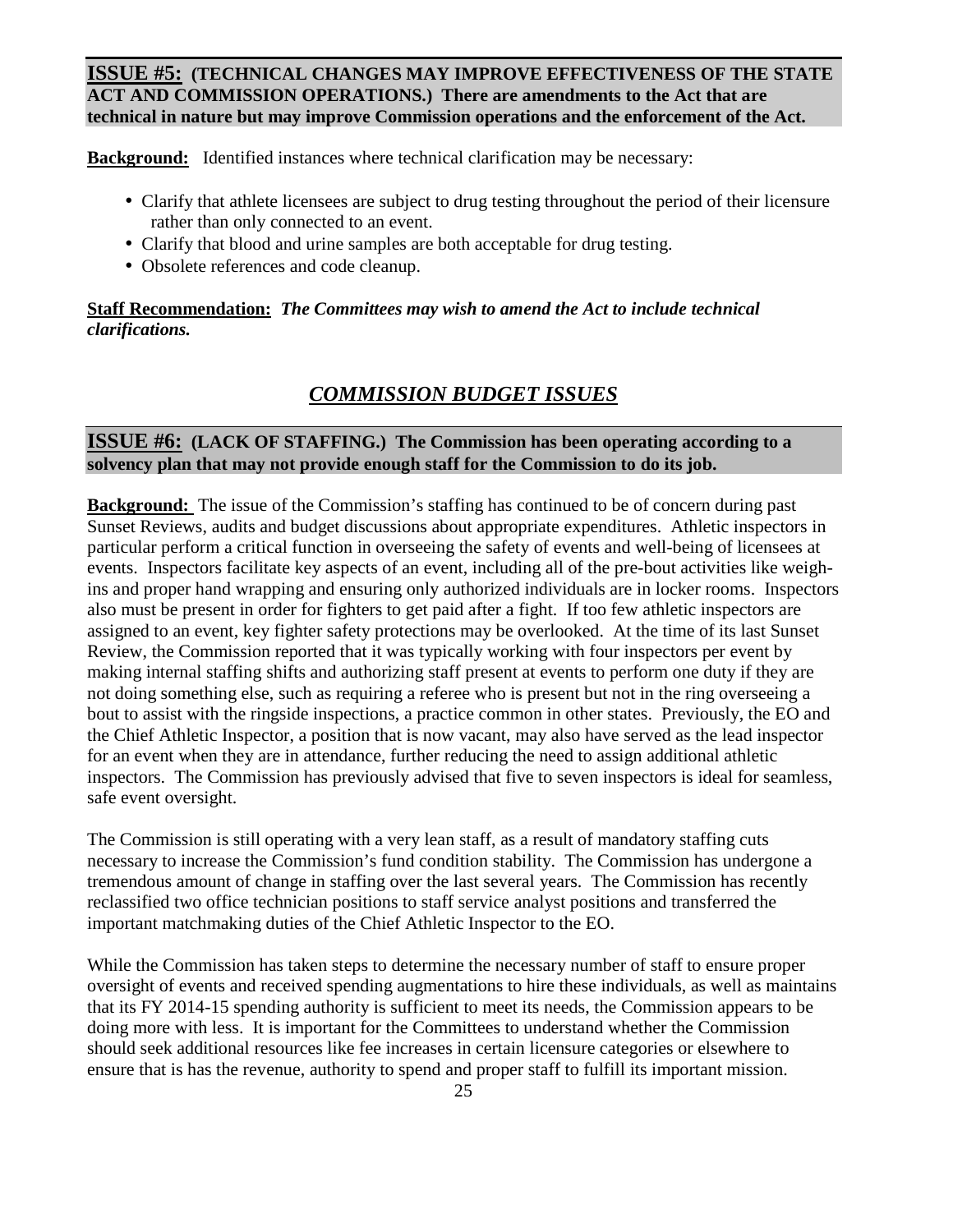**Staff Recommendation:** *The Commission should explain whether it can effectively protect fighters and oversee events with its current spending authority and other staffing needs it has to improve operations and promote fighter safety***.** 

**ISSUE #7: (FLUIDITY IN REVENUES AND EXPENDITURES.) The Commission's revenues are not predictable, not always stable and fluctuate greatly depending on the number of combat sporting events held in California for which the Commission provides oversight. Does the Commission need more flexibility in its spending authority?** 

**Background:** The Commission historically has come under scrutiny for years regarding challenges in properly evaluating what it costs to oversee an event and how much revenue an event brings in. In 2013, it implemented a new revenue and expenditure tracking and projection methodology whereby all events are categorized into six different classifications based on the amount of projected revenue. Event costs are then projected based on the number of athletic inspectors assigned. Each month the EO reconciles the actual event revenues and expenses with those projections. The Commission also developed a revenue forecasting methodology that accurately predicted total event revenue for past fiscal years and began using this to help predict revenue as well as tracking figures according to this new system to ensure that expenditures remain less than revenues.

However, the Commission is not able to adequately predict revenues over time in the manner that other licensing boards do, given the fluid nature of the Commission licensing revenues and fluctuations in the sports that may dictate when events do or do not take place. The budget process requires that estimates be made many months in advance in order for the Commission's spending authority to be approved. Over sixty percent of the Commission's revenue in 2012-13 came from just two sources. The Commission could be facing a completely different fund situation if events put on by those two promoters did not take place in California.

One additional factor compounding the Commission's unpredictable fund is the payment of pro rata to the DCA. Through its divisions, DCA provides centralized administrative services to all boards, committees, commission and bureaus. The DCA, like the programs it oversees, does not receive any General Fund support thus most of these services are funded through a pro rata calculation that is based on "position counts." Other functions (call center services, complaint resolution, and correspondence unit) are based on past year workload. However, the Commission, the only program at DCA whose mission is to protect its licensees rather than protect the public from its licensees, is unique and may not use all of the services it pays pro rata for and when the Commission was experiencing a severe cash-flow crisis that threatened to shut down the entire operation and the Commission's staff were significantly reduced, DCA's pro rata charges were not immediately adjusted. It would be helpful for the Committees to understand how the Commission's pro rata charges are adjusted and whether, when the Commission brings increased revenue or receives important increased spending authority to protect the welfare of participants, it is subsequently charged higher pro rata.

**Staff Recommendation:** *The Commission should explain whether its inability to adjust expenditures on an ongoing basis, and budget process delays in changing its spending authority on a regular basis, impede its health and safety efforts. The Committees need to understand what services the Commission receives from the DCA as part of its pro rata payments and how these payments impact the Commission's fund condition. The Committees need to understand how the*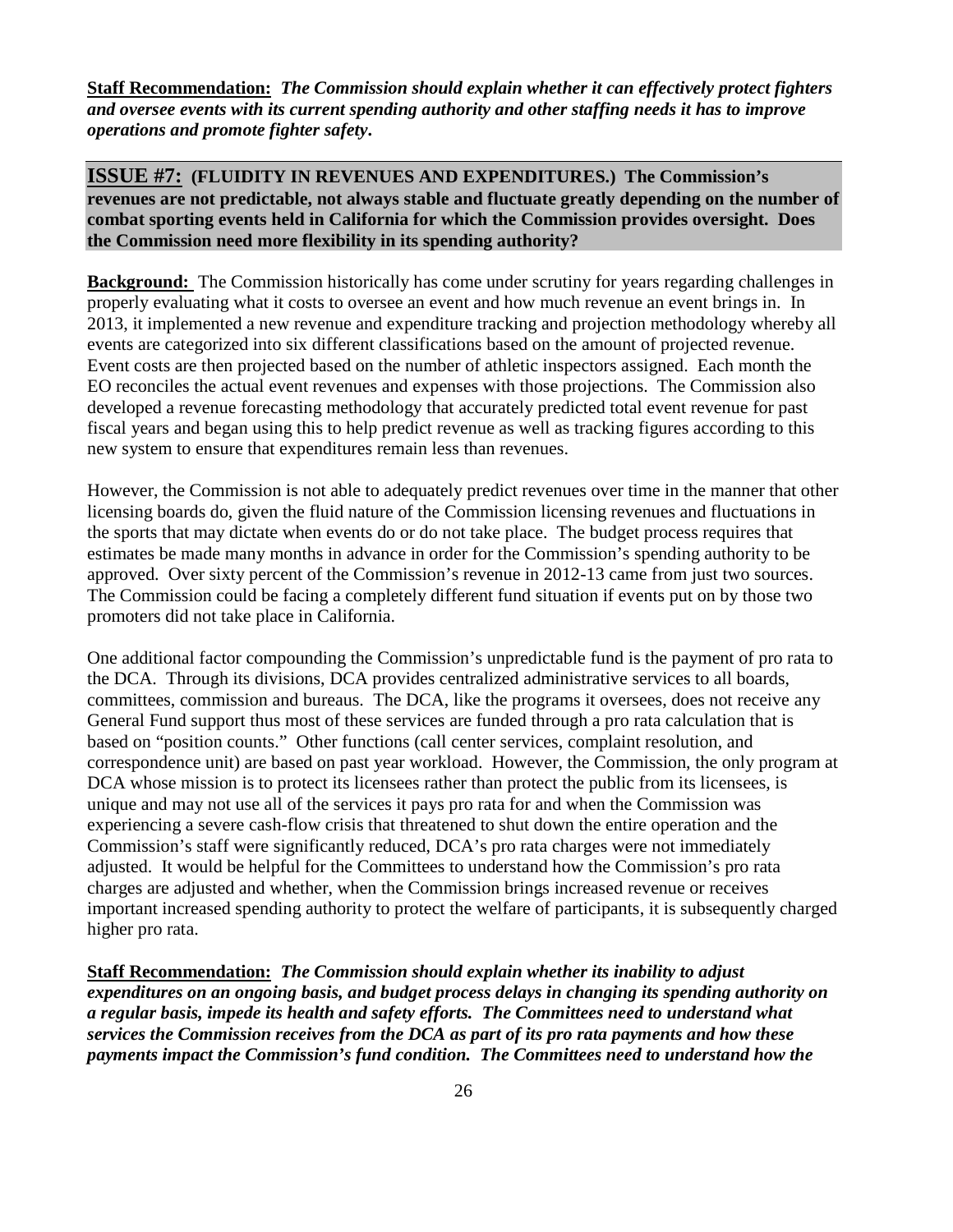*Commission's pro rata is adjusted and whether pro rata payments go up when the Commission receives higher revenue. The Committees need to understand whether the Commission is subject to performance based budgeting, as is the case with all other DCA entities, and how performance based budgeting can be applied to the Commission, considering that their enforcement and licensing program does not match that, or the goals of other DCA entities.*

**ISSUE #8: (DRUG TESTING COSTS.) The Commission conducts costly, important drug testing but at the same time may not be collecting enough money in fines to deter problematic behavior by its licensees that could in turn be used to continue to pay for these tests. Does the Commission need to increase its fines to the statutory \$2500 limit, or are there other options? Does the Commission need flexibility to spend monies collected from substance abuse violations on additional testing?**

**Background:** The Commission currently has one of the most thorough drug testing programs in the regulated combat sports landscape but maintaining this important effort has high costs associated with it. The Commission**'s** cite and fine ability allows for punishment to licensees for violations of the law that while significant, may not be serious enough to warrant license suspension. Fines are used as a penalty and are usually accompanied by a suspension or order to correct conduct. They are commonly issued against fighters for using prohibited substances and conduct that brings discredit to combative sports or the Commission. The Commission's current fines may not be deterring certain activity and may not be strong enough to make any kind of impact to professional fighters receiving high salaries. The Commission has also struggled to establish consistency in its citation and fine program, sometimes assigning small fines to certain fighters for some violations and large fines to others for similar violations.

The Commission has explored seeking increased authority to collect fines so that it can more effectively discipline its licensees, specifically by basing the amount of a fine on a percentage of the fighter's purse. Some athletes receive over six figures to participate in bouts, and paying a \$2500 fine for use of an illegal substance does not make a dent in their earnings, thus potentially perpetuating use of the banned drugs without any noticeable penalty. The Commission believes that having this option will provide a greater level of deterrence for highly paid athletes. Other states like Nevada take 3-40 percent of a fighter's purse for the event where the violation occurs.

While the Commission does receive revenue in the form of fines for any detection of banned and illegal substances, the Commission is not able to then access those funds or assess the impacts of those monies on their ability to continue to conduct drug testing until the next budget cycle. It may be helpful for the Commission to be provided authority to contract for a fee with event promoters who would like for the Commission to perform additional drug testing that exceeds the Commission's normal numbers. It may be helpful for the Commission to have flexibility in its spending for certain instances related to its public protection mission, such as drug testing.

**Staff Recommendation:** *The Committees should authorize the Commission in statute to adjust its fine collection abilities so that it may collect a percentage of a fighter's purse for certain substance abuse violations. The Commission should explain how it will ensure consistency in its fines and enforcement and punitive efforts. The Committees may wish to amend the State Act to allow the Commission to spend revenue resulting from fines for banned and illegal substance detection in order to continue to perform drug testing. The Committees may also wish to authorize the Commission to receive payment from promoters for additional drug testing efforts.*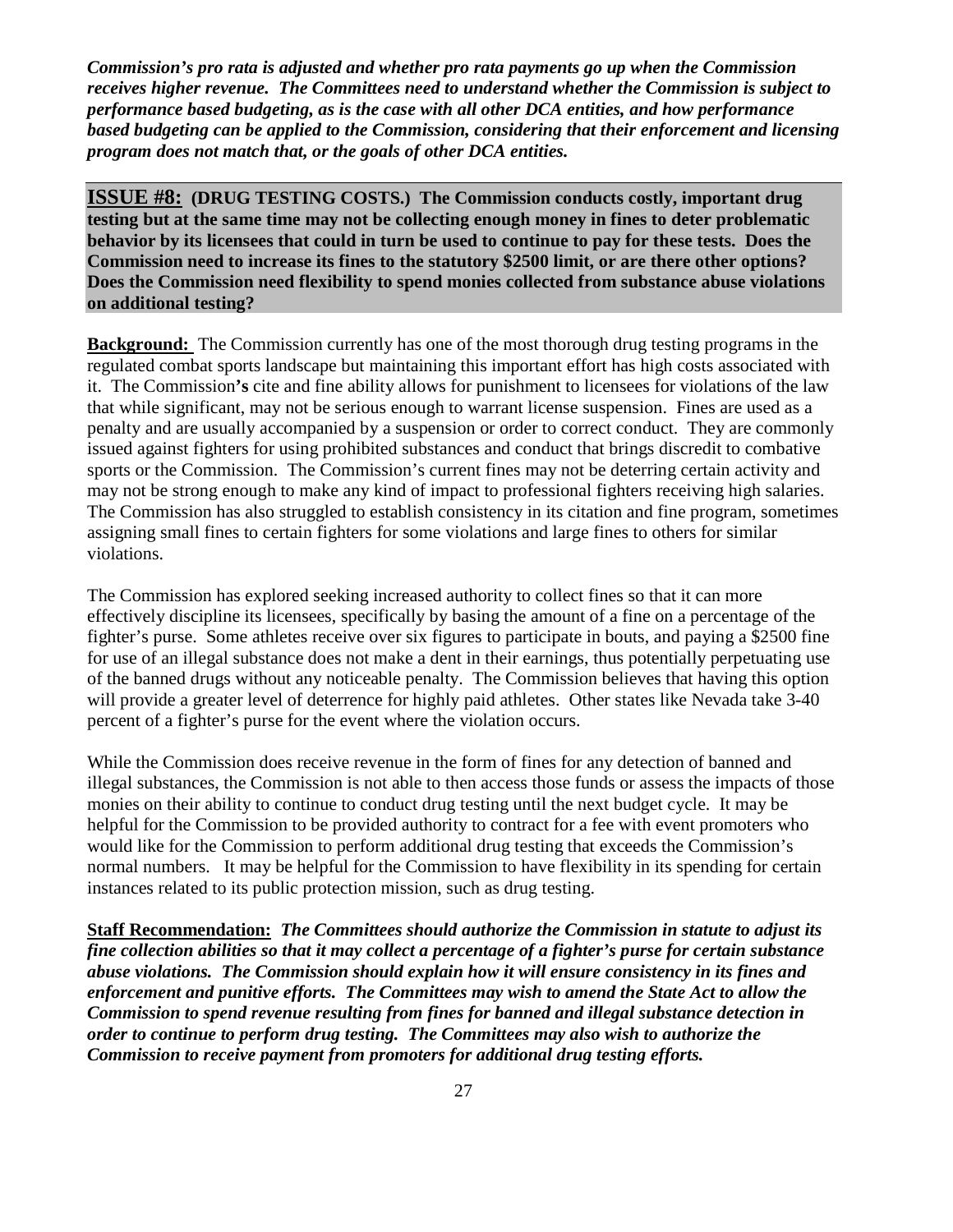### **ISSUE #9: (ARBITRATION COST RECOVERY.) The Commission absorbs costs related to arbitration for contract disputes that it oversees that may impede its ability to maintain a healthy fund balance. Should participants in these proceedings reimburse the Commission for these costs?**

**Background:** The Commission is responsible for arbitration between licensees and managers or promoters when contract disputes arise. The Commission utilizes the services of the AG to conduct arbitration proceedings and is then billed for these services at a rate that is not feasible for the Commission to pay on an ongoing basis. The Commission has exceeded its AG expenditure authority yet has a statutory requirement to assist fighters through this process. It would be helpful for the Committees to better understand what cost recovery options exist to the Commission and whether parties involved should absorb certain costs, ensuring that any payment for arbitration does not serve as a deterrent to licensees seeing arbitration.

**Staff Recommendation:** *The Commission should provide the Committees additional information about the instances under which it might collect reimbursement costs for arbitration, what the options may be for determining the costs paid by licensees (for example, a percentage of the disputed fees). The Committees may wish to authorize the Commission to seek cost recover for arbitration.* 

## *PROTECTION OF ATHLETES*

**ISSUE #10: (USE OF PERFORMANCE ENHANCING SUBSTANCES.) The Commission, as well as other states, has worked to evaluate whether there should be potential approval for licensees to use substances which are currently banned and whether there should be exemptions for therapeutic use of certain substances. Are there instances where substances should be used without penalty to the athlete? Are statutory clarifications necessary?** 

**Background:** The Commission currently prohibits fighters from using performance enhancing substances but recently sought to adopt an exemption from the ban for legitimate therapeutic purposes, such as steroid treatments for fighters suffering from asthma. According to the Commission, the therapeutic use exemption is more complicated when reviewed from various viewpoints and that some athletes take testosterone or other performance enhancing drugs early in their career, which in turn destroys their body's ability to naturally produce a normal level of testosterone. This early abuse then creates a situation where the fighter is reliant on artificial substances, taken according to a physician's recommendation and under their orders, in order to maintain normal body levels of the hormone. The Advisory Committee on Medical Standards has examined what methods, if any, the Commission should use to grant an exemption from the ban on performance enhancing drugs for a specific therapeutic use. According to the Commission, some regulators feel that if an athlete cheated in their past, the individual should have to live with the decision while others see the conversation as one about second chances where a mistake in an athlete's past should not adversely impact their ability to make a living or participate in the sport in the present. The Advisory Committee has also reviewed natural physiological reasons for an athlete to test positive for a hormone such as hypogonadism, where no past abuse existed but a hormone is needed for a normal quality of life.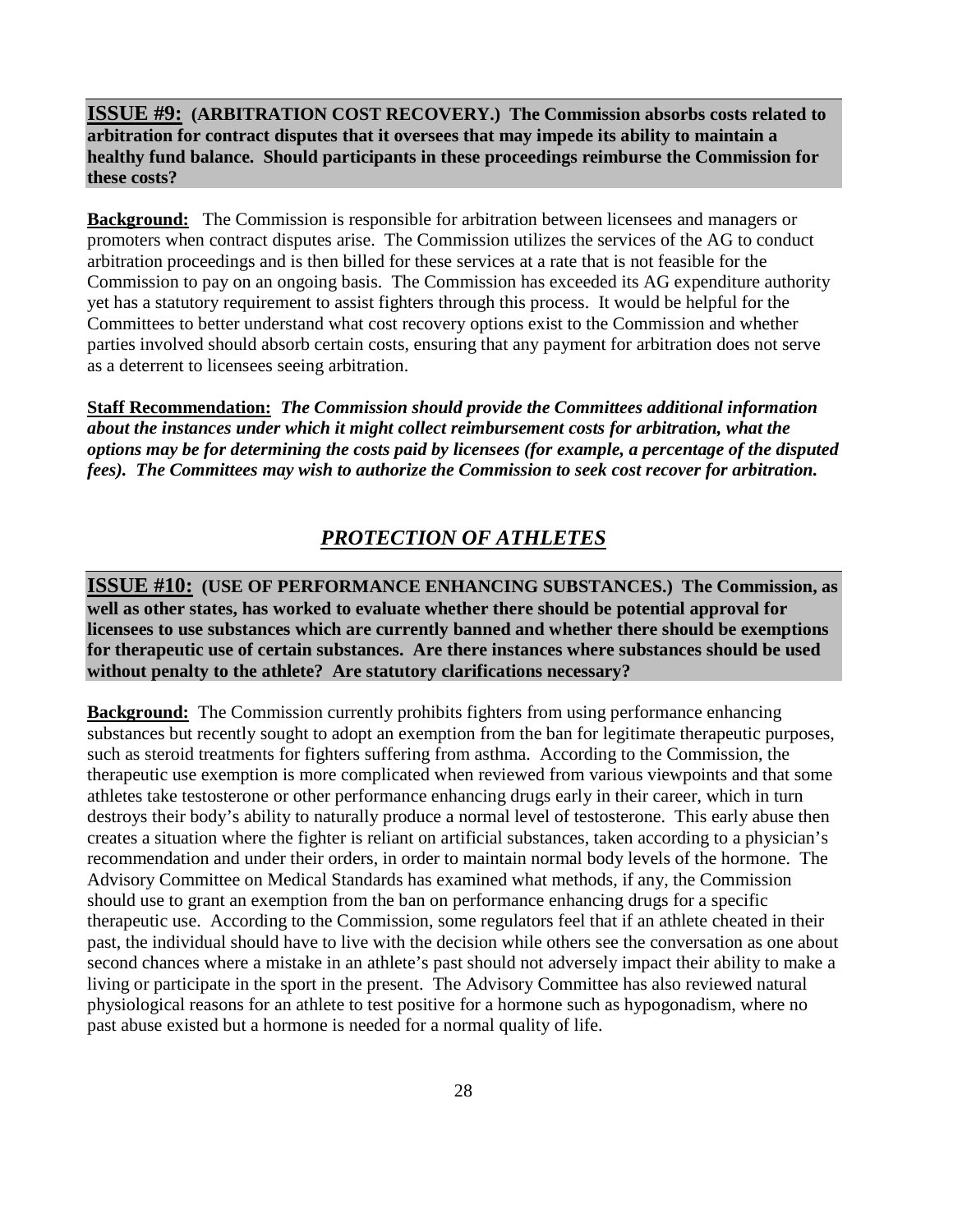In response to these unique challenges, the Commission moved forward to initiate the rulemaking process in order to establish standards for the conditions under which an athlete may be approved to use banned substances. The Commission's goals were to protect the health and safety of athletes, prevent discrimination against those athletes with legitimate medical conditions and promote fairness and social equity by allowing eligible legitimate contenders an equal opportunity to enter the ring. The Commission was concerned, among other factors, that athletes taking prescribed medications for legitimate reasons often discontinue taking their medication, thereby risking their health, in order to fight in California. The proposed language would allow athletes taking common, effective medication for certain conditions, under a physician's order, to continue the use of such medication, in specific doses proven not to provide an unfair advantage, prior to and during competition. According to the Commission, the language furthers the Commission's efforts to meet the very high standards of the World Anti-Doping Agency (WADA) by requiring that only if those standards are met could an athlete obtain a therapeutic use exemption from the Commission. The Commission determined that the WADA standard is so high that codifying that in formal Commission rule would prove to be continue the current ban on certain substances like testosterone except under the most extreme circumstances. The Commission felt that status quo, with no provision to allow consideration by the Commission on a case by case basis, according to specific conditions and under specific circumstances effectively means that an athlete with even a legitimate medical condition, the treatment for which requires a banned substance, is simply not allowed to compete. This includes, but is not limited to, athletes with asthma requiring inhalers, athletes that have suffered testicular or ovarian cancer, transgender athletes seeking licensure, and other rare cases.

The Commission's first proposed regulatory change, modeled on WADA standards, was denied approval by the DCA. The Commission's December 2014 proposed rule was withdrawn after the Director of DCA submitted a letter to the Commission expressing concerns that, among other things, "the opponent of any fighter with an exemption for a steroid could be at a dangerous disadvantage to someone who has been training, and is performing, with the help of that substance." It would be helpful for the Committees to understand if there is a national effort underway to create uniform standards to address this issue. It would also be helpful for the Committees to better understand why the Commission's efforts are being blocked.

**Staff Recommendation:** *The Commission should provide an update on this issue and efforts to promote athlete safety while still allowing for circumstances beyond the Commission's control to not serve as a barrier to participation by deserving competitors.**The Commission should advise the Committees of any statutory changes necessary to continue to keep California standards for banned substances on par with international agencies like WADA.*

## *LICENSING ISSUES*

**ISSUE #11: (TRANSGENDER LICENSURE.) Federal and state law prohibit discrimination on the basis of gender identity or expression. What steps is the Commission taking to license transgender combat sports participants?** 

**Background:** The Commission has spent time during the past two years discussing what changes it needs to make to ensure that athletes who identify as transgender are afforded opportunities for licensure and event participation in California. "Transgender" describes an individual whose gender identity does not match the person's sex at birth. Transgender people are not born with physical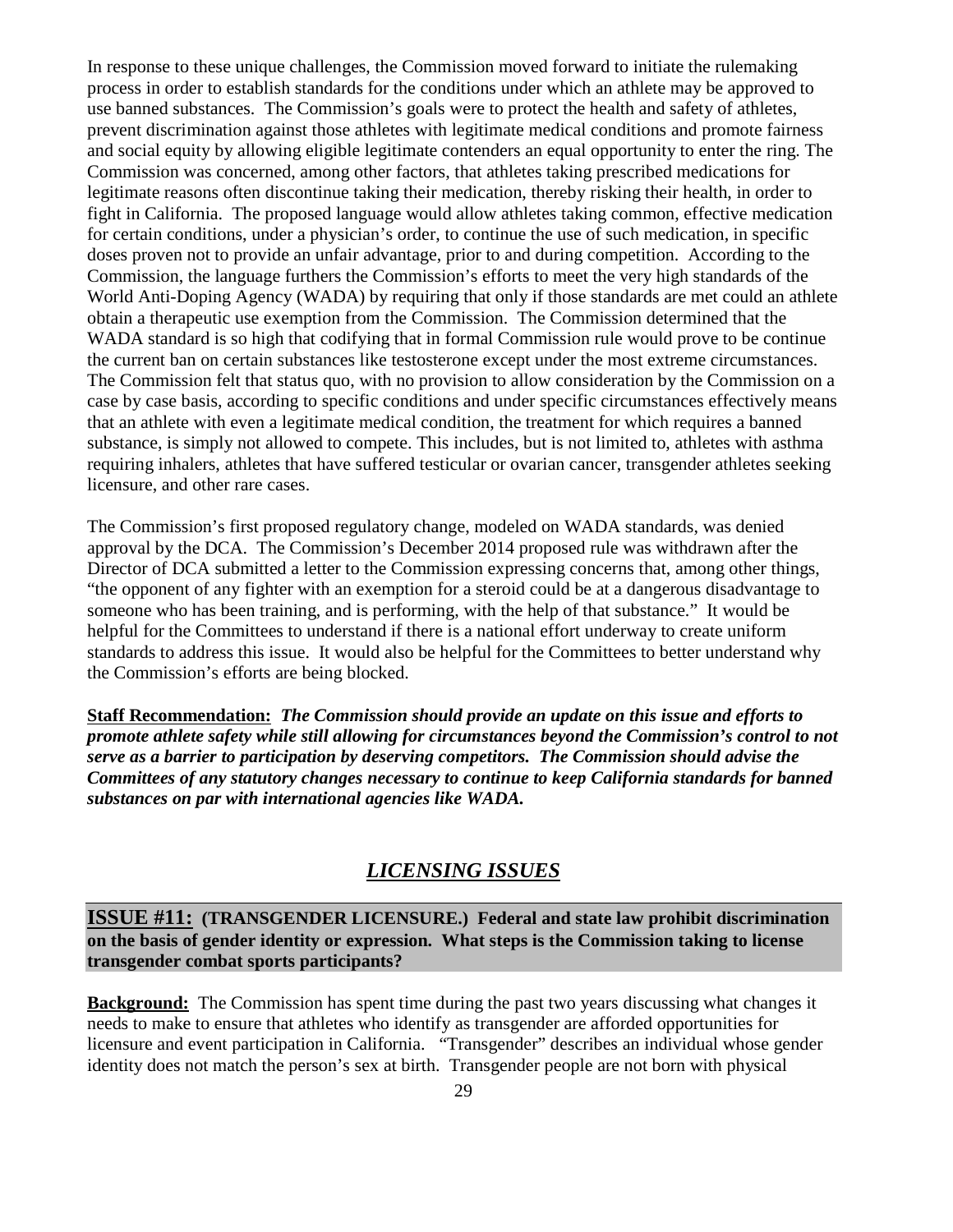characteristics that distinguish them from others. They, like non-transgender individuals, choose to participate in athletic activities for fitness, recreation or employment. Federal, state and local laws prohibit discrimination on the basis of gender identity or expression, thus transgender athletes have the right to participate in licensed sports, and major sports licensing authorities (NCAA, ABC, Olympics, etc) have policies in place to govern safe and fair participation of transgender athletes.

The Commission notes that participation in combat sports confers a unique set of health risks as compared to other sports. Treatment for gender transition may involve hormone therapy and/or surgical interventions that may create specific safety concerns in combat sports, both for the transgender athlete and for their opponents. The Commission researched existing sports policies, published research and medical expert consensus as part of its discussion and in determining a path forward for transgender athletes in California to be licensed for combat sport participation. The Commission reviewed transgender policies for the National Collegiate Athletic Association (NCAA), ABC and the Olympics which all require medical documentation by an expert with knowledge and training in the area, appropriate notification of the regulatory body in advance of competition, proper documentation of any treatment and in particular hormonal therapy and monitoring of hormone levels to ensure no overt health risks to the athlete as well as no competitive advantage. The Commission also consulted the National Center on Lesbian Rights and consulted NCLR's handbook *On the Team: Equal Opportunity for Transgender Student Athletes* and reviewed clinical guidelines titled "Endocrine Treatment of Transsexual Persons" published in the Journal of Clinical Endocrinology and Metabolism (September 2009, 94(9): 3132-3154) by the Endocrine Society which provides time ranges needed to allow for increases in muscle mass/strength (for female to male transitions; 2-5 years) or decreases in muscle mass/strength (for male to female transitions: 1-2 years).

The Commission was increasingly concerned about a lack of specific regulation or policy regarding the participation of transgender athletes in combat sports licensed by the Commission and determined its interest in creating a level playing field for transgender licensees, with equal opportunity but also taking into consideration fairness to all competitors (transgender and not) as well as unique elements and concern for safety. According to the Commission, lack of a formal rule or policy "at best creates an environment that where transgender athlete participation is uncertain and may not be uniformly managed, and at worst creates a possibility for discrimination." Based on these efforts, the Commission undertook the comprehensive rulemaking process to amend its regulations as a means of promoting fair participation in combat sports and to prevent discrimination on the basis of gender or gender identity, while also protecting the public health and safety for all participants.

### **Staff Recommendation:** *The Commission should update the Committees on the status of its efforts to license transgender athletes and the delay that may be caused by the aforementioned issues with the therapeutic use exemption regulation.*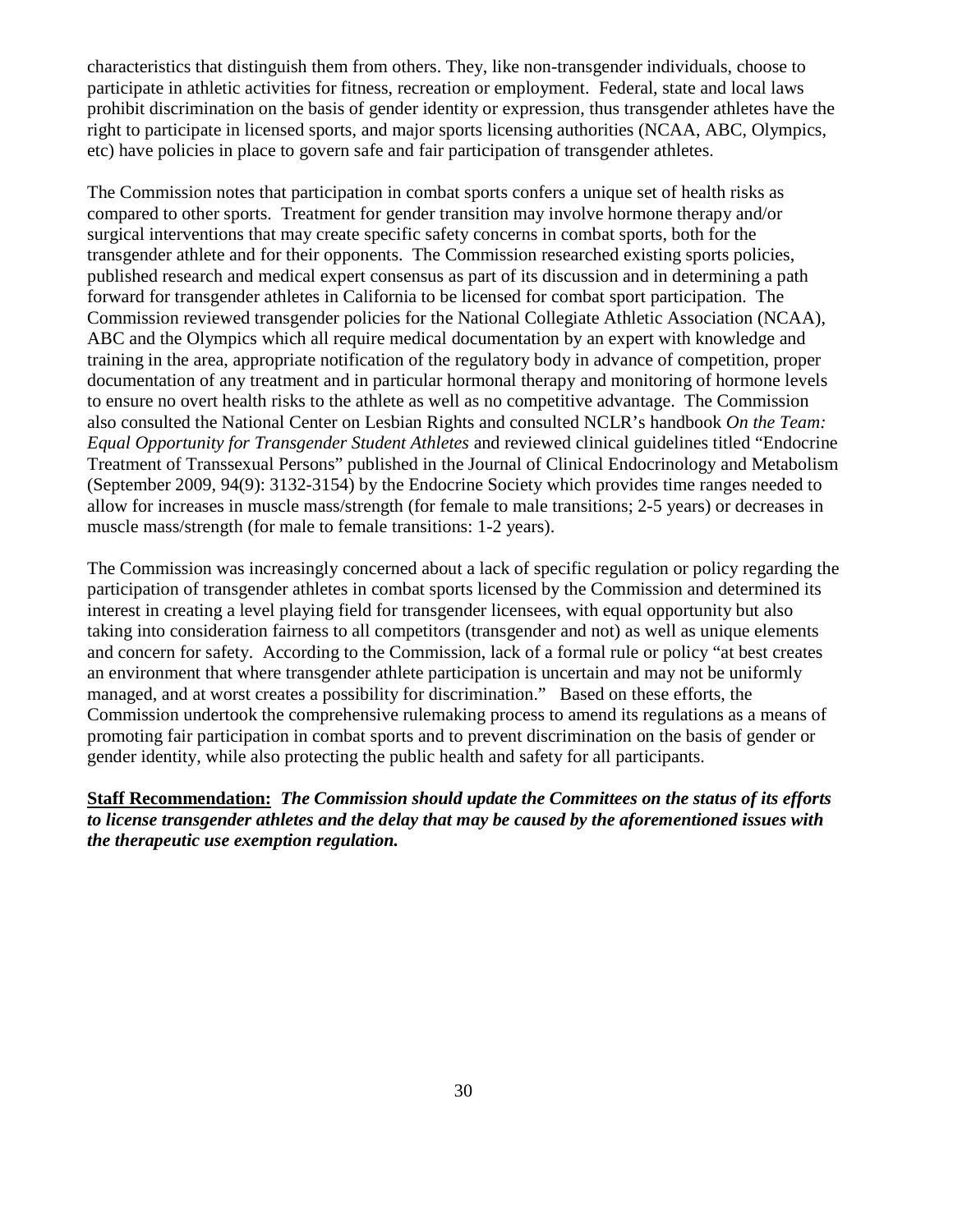## *BOXERS PENSION FUND AND NEUROLOGICAL EXAMINATION FUND*

## **ISSUE #12: (PROFESSIONAL BOXERS PENSION FUND.) Created in 1982, to provide benefits to former boxers, the Professional Boxers Pension Fund (Fund) may not be appropriately designed to meet the actual health and welfare needs of these athletes.**

**Background:** The Commission administers the Fund, which has been the subject of much criticism since its inception in 1982. Previous sunset reviews expressed concerns about the fund's operations and in 2005, the BSA found that the fund was poorly administered and very few boxers have or would receive benefits from the fund. The Auditor noted that from 2001-2004, total benefits paid to boxers were \$36,000, while administrative costs were six times greater. Further, the Auditor also noted that, as of 2003, only 14 percent of licensed boxers were vested and their accounts were very low. On December 31, 2005, only 43 participants were eligible for retirement benefits totaling just \$430,000. BSA recommended reducing vesting requirements and increasing the gate fees used to fund the plan. According to a report issued by BSA in January 2011, these recommendations from 2005 remain unresolved. The Commission responded to BSA's recommendation by stating that it will conduct a study on the impact of reducing vesting requirements and pursue changes in statute or regulation or an increase in gate fees.

The Commission has improved its outreach efforts to ensure that athletes know they are eligible for benefits. However the administration of the fund (as well as costs to administer it that are paid to a third party plan administrator) as well as the potential that the monetary amounts received by a vulnerable fighter population may not serve their health and welfare needs continue to call the Fund's existence into question.

The Committees need to seriously consider whether a lump sum payment is a proper benefit to a fighter or whether there may be more appropriate uses for the Fund like providing health insurance benefits, connecting fighters to coverage for medical services or directing retired boxers to medical coverage options like Covered California so they are able to receive ongoing, consistent medical treatment that is not likely covered by a one-time payment.

**Staff Recommendation:** *The Committees should determine whether there are better means by which to assist retired boxers lead a healthy life after years of participation in the sport and ensure that they receive important medical care. The Committees need to assess whether the current statute governing the fund meets the intended purpose of assisting retired athletes, as well as look into whether there should be benefits of some form provided to professional MMA athletes.* 

### **ISSUE #13: (PROPER USE OF THE NEUROLOCAL EXAMINATION FUND.) The Neurological Fund has never been used appropriately and the Commission should consider how the Fund could be best utilized to assess chronic traumatic brain injuries**

**Background:** The Commission's mission is to encourage the health and safety of fighters it licenses but money collected from promoters to conduct, promote or assist with neurological exams of fighters is not spent in a way that provides meaningful, current and up-to-date information about those athletes brain health.

Years ago, after a boxer was denied a license under BPC § 18711, which requires that as a condition of licensure in California a boxer who wants to fight within the state must undergo a neurological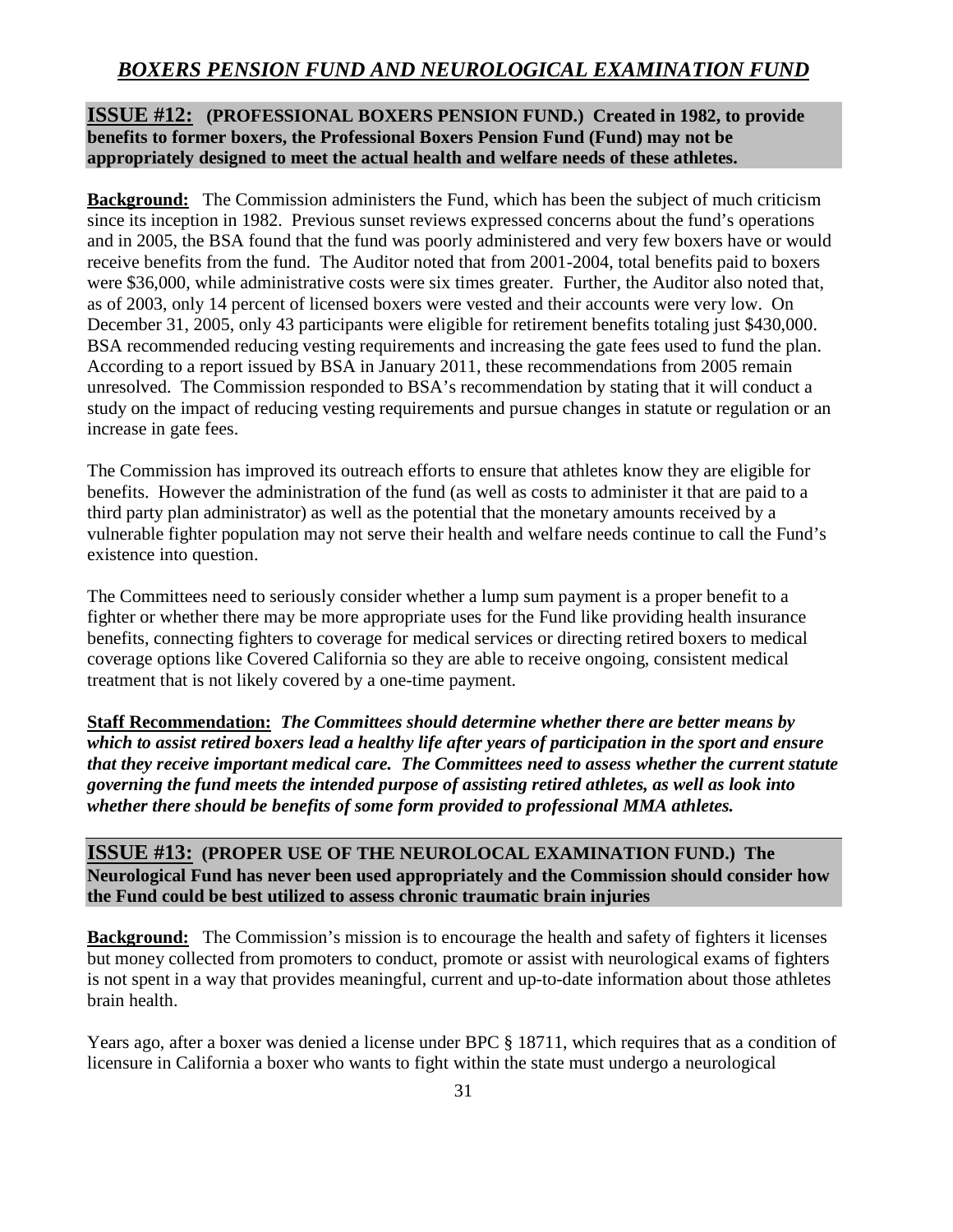examination, he and his manager sued Commission associated defendants for "breach of statutory duty and for interference with prospective economic advantage." The trial court entered judgments on jury verdicts in favor of plaintiffs (Superior Court of Los Angeles County, No. SWC107136, Ernest George Williams, Judge.), but the Court of Appeal reversed that decision. The court held that the decision of the Commission as to whether to issue the license was discretionary with the Commission, and it was thus immune from liability; officers and employees of the commission were likewise immune from liability and a doctor acting as an examiner for the commission, along with her agent, was immune from liability. The boxer was not a private patient, and he was examined by the doctor in her capacity as an examiner and an employee for the Commission. The purpose of the examination was to determine the fitness of the boxer to be licensed; it was not an examination or diagnosis that was made for the purpose of treatment. The court also held the latter defendants were not liable for interference with prospective economic advantage. (Opinion by Aranda, J.,<sup>\*</sup> with Vogel (C. S.), P. J., and Baron, J., *concurring.)* 

As part of its continued efforts to evaluate impacts of participating in fights on fighters' brains, the Boxer's Neurological Examination Account (Neuro Fund) was originally established in 1986 to pay for costs associated with neurological examinations. In the early 1990s, Commission staff scheduled neuro exams and directly paid the physicians who conducted them using its appropriation from the account. This practice ceased in the late 1990s, but the Commission continued to collect the assessment from promoters for this purpose and placed the funds in the account for future disbursement.

Brain injuries and trauma sustained by fighters and other professional athletes have received renewed attention nationally due to the high profile deaths of, and struggles with brain diseases by these individuals. The Commission reported in a July 2012 letter to the Legislature that neurological care for athletes has progressed substantially in the past 5-10 years and that greater medical attention is now focused on neurological function after concussive head injuries, as well as the cumulative consequences of repeated blows to the head. The Commission has previously asserted that standardized assessment scales have been validated, advanced neuroimaging technologies have been developed and computerized neurocognitive assessment tools are widely used for professional and sometimes for amateur athletes. The Commission recently began informing licensees of opportunities for them to become part of a unique program at The Lou Ruvo Center for Brain Health, in conjunction with the Cleveland Clinic, which offers free physicals, including brain scans, for boxers and MMA athletes who compete in Nevada, increasing the educational data of the Nevada Commission as well as medical professionals.

The administrative challenges the Commission has historically had to collect money from promoters and then spend that money to ensure fighters brain health and assess potential brain damage and injuries has taken away from the important conversation about why the fund exists in the first place. The highest deduction from the neurological fund in the past number of years has been to pay DCA pro rata to administer the fund. The Committees need to evaluate the best options for future diagnostics of brain injuries and promoting brain health and safety for athletes participating in combat sports.

**Staff Recommendation:** *The Commission may wish to consider requiring promoters to pay directly for neurological exams of fighters who participate in their events, allowing the Commission to focus its spending of the Neuro Fund on proactive measures to protect fighters and prevent traumatic brain injury when possible.*